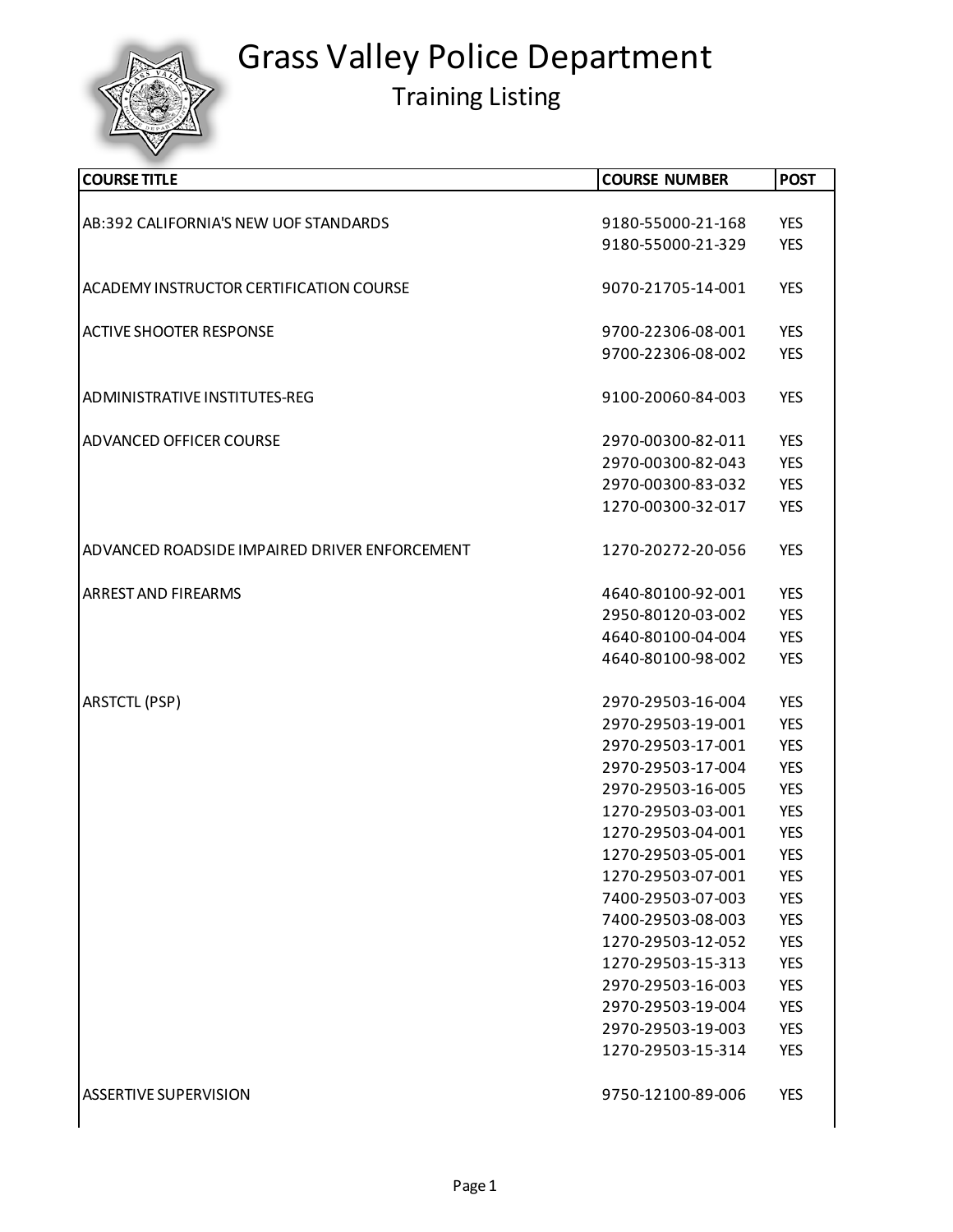

| <b>ASSET SEIZURE AND FORTFEITURE</b>                   | 8790-22270-14-003 | <b>YES</b> |
|--------------------------------------------------------|-------------------|------------|
| AUTOMATED LICENSE PLATE READER (LPR)                   | 1279-43155-21-001 | <b>YES</b> |
| <b>BACKGROUND INVESTIGATION</b>                        | 2970-30340-17-002 | <b>YES</b> |
|                                                        | 2980-30320-87-005 | <b>YES</b> |
|                                                        | 2970-30340-06-004 | <b>YES</b> |
| <b>BACKGROUND INVESTIGATION - UPDATE</b>               | 5010-30330-00-004 | <b>YES</b> |
| BASIC STATE NARCOTICS FORFEITURE & PROFESSIONAL ETHICS | <b>CDAA</b>       | NO.        |
| <b>BASIC COURSE</b>                                    | 1270-00100-89-002 | <b>YES</b> |
| <b>BASIC COURSE-INTENSIVE</b>                          | 2950-00100-18-001 | <b>YES</b> |
|                                                        | 2950-00100-96-003 | <b>YES</b> |
|                                                        | 2320-00100-06-003 | <b>YES</b> |
|                                                        | 2950-00100-94-001 | <b>YES</b> |
|                                                        | 2320-00100-18-002 | <b>YES</b> |
|                                                        | 2950-00100-04-002 | <b>YES</b> |
|                                                        | 9460-00100-16-001 | <b>YES</b> |
|                                                        | 2320-00100-15-002 | <b>YES</b> |
|                                                        | 2950-00100-14-001 | <b>YES</b> |
|                                                        | 2320-00100-07-001 | <b>YES</b> |
|                                                        | 2950-00100-05-002 | <b>YES</b> |
|                                                        | 2950-00100-01-003 | <b>YES</b> |
|                                                        | 2650-00100-13-003 | <b>YES</b> |
|                                                        | 2980-00100-93-001 | <b>YES</b> |
|                                                        | 2320-00100-17-001 | <b>YES</b> |
|                                                        | 2320-00100-09-001 | <b>YES</b> |
|                                                        | 4900-00100-98-001 | <b>YES</b> |
|                                                        | 2320-00100-06-002 | <b>YES</b> |
|                                                        | 2950-00100-11-001 | <b>YES</b> |
|                                                        | 2950-00100-13-001 | <b>YES</b> |
|                                                        | 2320-00100-21-001 | <b>YES</b> |
|                                                        | 2320-00100-19-001 | <b>YES</b> |
| BASIC COURSE-MODULE I (EXT)                            | 4900-00150-18-001 | <b>YES</b> |
|                                                        | 4900-00150-17-001 | <b>YES</b> |
|                                                        | 4410-00150-16-001 | <b>YES</b> |
|                                                        | 4410-00151-15-001 | <b>YES</b> |
|                                                        | 2970-00150-15-001 | <b>YES</b> |
|                                                        | 2970-00150-10-001 | <b>YES</b> |
|                                                        | 2970-00150-18-001 |            |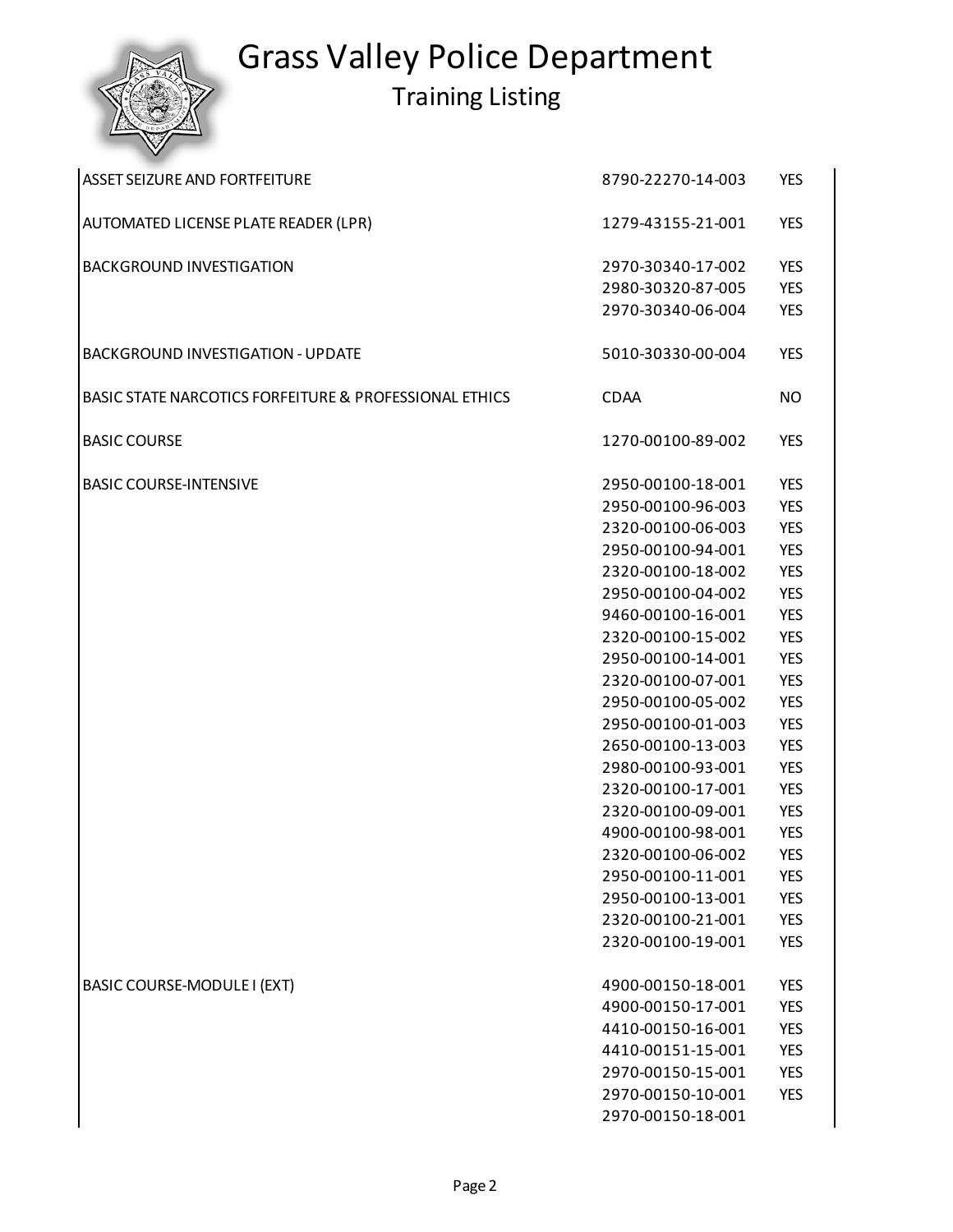$\overline{\phantom{a}}$ 

| BASIC COURSE-MODULE II (EXT)                      | 4640-00140-18-001 | <b>YES</b> |
|---------------------------------------------------|-------------------|------------|
|                                                   | 4640-00140-17-001 | <b>YES</b> |
|                                                   | 4640-00140-16-001 | <b>YES</b> |
|                                                   | 4410-00141-15-001 | <b>YES</b> |
|                                                   | 4640-00140-14-001 | <b>YES</b> |
|                                                   | 4640-00140-09-001 | <b>YES</b> |
| <b>BASIC COURSE-MODULE III (EXT)</b>              | 4640-00133-18-002 | <b>YES</b> |
|                                                   | 4640-00133-10-002 | <b>YES</b> |
|                                                   | 4640-00133-17-002 | <b>YES</b> |
|                                                   | 4640-00133-16-001 | <b>YES</b> |
|                                                   | 4640-00133-17-001 | <b>YES</b> |
|                                                   | 4410-00134-15-001 | <b>YES</b> |
|                                                   | 4640-00133-14-001 | <b>YES</b> |
|                                                   | 4640-00133-09-002 | <b>YES</b> |
|                                                   | 4640-00133-18-001 |            |
| BATI INTERVIEW AND INTERROGATION                  | 9590-31445-20042  | <b>YES</b> |
| BATON/IMPACT WEAPONS                              | 7400-21275-07-003 | <b>YES</b> |
|                                                   | 7400-21275-08-003 | <b>YES</b> |
| BATON/IMPACT WEAPONS INSTRUCTOR                   | 2970-21265-11-003 | <b>YES</b> |
| BATON/IMPACT WEAPONS INSTRUCTOR-UPDATE            | 2970-21295-13-003 | <b>YES</b> |
| BATON INSTRUCTOR-EXPANDABLE                       | 1242-22080-11-001 | <b>YES</b> |
| BEST PRACTICES OF GOOD TRAINING (WEB)             | 9180-25557-09-178 | <b>YES</b> |
|                                                   | 9180-25557-10-078 | <b>YES</b> |
| BEYOND BIAS: RACIAL AND IDENTITY PROFILING UPDATE | 9180-25595-21-202 | <b>YES</b> |
|                                                   | 9180-25595-21-203 | <b>YES</b> |
|                                                   | 9180-25595-21-218 | <b>YES</b> |
|                                                   | 9180-25595-21-220 | <b>YES</b> |
|                                                   | 9180-25595-21-215 | <b>YES</b> |
|                                                   | 9180-25595-21-213 | <b>YES</b> |
|                                                   | 9180-25595-21-216 | <b>YES</b> |
|                                                   | 9180-25595-21-198 | <b>YES</b> |
|                                                   | 9180-25595-21-210 | <b>YES</b> |
|                                                   | 9180-25595-21-254 | <b>YES</b> |
|                                                   | 9180-25595-21-222 | <b>YES</b> |
|                                                   | 9180-25595-21-212 | <b>YES</b> |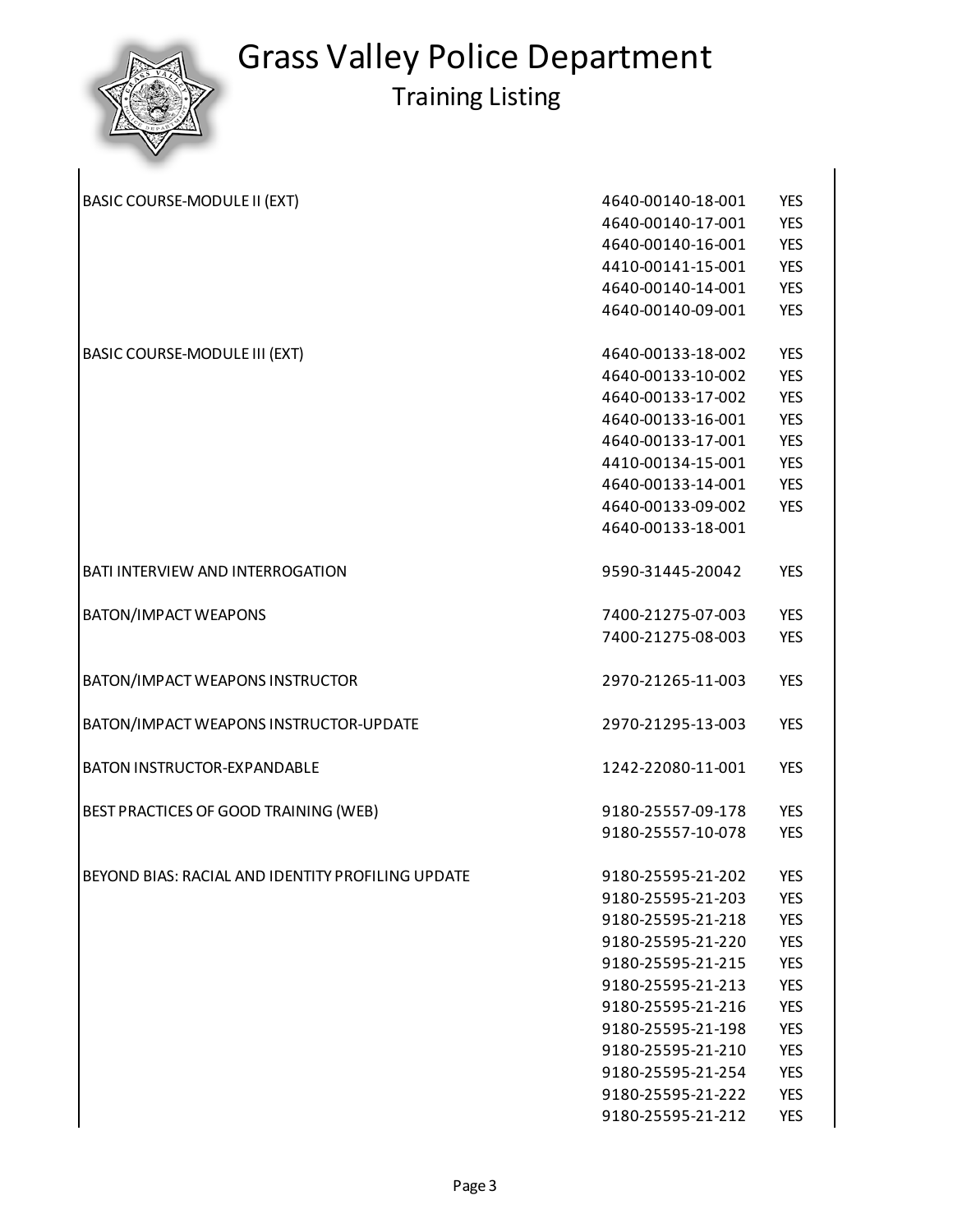Training Listing

9180-25595-21-201 YES

| BIAS BASED POLICING: REMAINING FAIR & IMP.    | 7400-29000-15-260                      | <b>YES</b>               |
|-----------------------------------------------|----------------------------------------|--------------------------|
| CAMP MARIJUANA TRAINING                       | 8790-22252-07-002                      | <b>YES</b>               |
| <b>CANINE AGITATOR COURSE</b>                 | 1246-24065-10-001                      | <b>YES</b>               |
| <b>CAMPUS LAW ENFORCEMENT</b>                 | 2970-22294-17-002                      | <b>YES</b>               |
|                                               | 4200-22294-20-001                      | <b>YES</b>               |
| CALLERS IN CRISIS: SUICIDAL CALLERS (WEB)     | 9180-25588-20-167<br>9180-25588-20-165 | <b>YES</b><br><b>YES</b> |
|                                               |                                        |                          |
| <b>CDAA TRAINING CONFRENECE</b>               | 9720-28003-08-002                      | <b>YES</b>               |
| <b>CELLULAR PHONE FORENSICS INVESTIGATION</b> | 8790-20447-14-002                      | <b>YES</b>               |
| CEW / TASER                                   | V22 Taser CEW                          | <b>NO</b>                |
| <b>CHILD ABDUCTION INVESTIGATION</b>          | 9680-33370-10-001                      | <b>YES</b>               |
|                                               | 1214-33370-17-003                      | <b>YES</b>               |
| CHILD ABUSE/SEXUAL ASSAULT                    | 2970-32300-88-001                      | <b>YES</b>               |
| CHILD ABUSE INVESTIGATION, ADV.               | 9070-31521-21-001                      | <b>YES</b>               |
| CHILD SEXUAL ABUSE INVESTIONS/MDT RESPONSE    | 1214-31474-13-001                      | <b>YES</b>               |
|                                               | 1214-31474-14-004                      | <b>YES</b>               |
| CIVIL DISOBEDIENCE TAC CONTROL                | 1270-22811-07-001                      | <b>YES</b>               |
|                                               | 1270-22811-06-001                      | <b>YES</b>               |
|                                               | 1270-22811-12-106                      | <b>YES</b>               |
|                                               | 1270-22811-08-269                      | <b>YES</b>               |
|                                               | 1270-22811-10-233                      | <b>YES</b>               |
| CLANDESTINE LAB INVESTIGATION-UPDATE          | 8790-34040-15-001                      | <b>YES</b>               |
|                                               | 9260-34040-08-003                      | <b>YES</b>               |
| <b>CLANDESTINE LAB-SAFETY CERT.</b>           | 9260-34090-08-003                      | <b>YES</b>               |
| <b>CLANDESTINE METH LAB AWARENESS</b>         | 7400-34046-08-001                      | YES                      |
| COMMUNICATION: KEEPING YOUR EDGE (WEB)        | 9180-25554-16-100                      | <b>YES</b>               |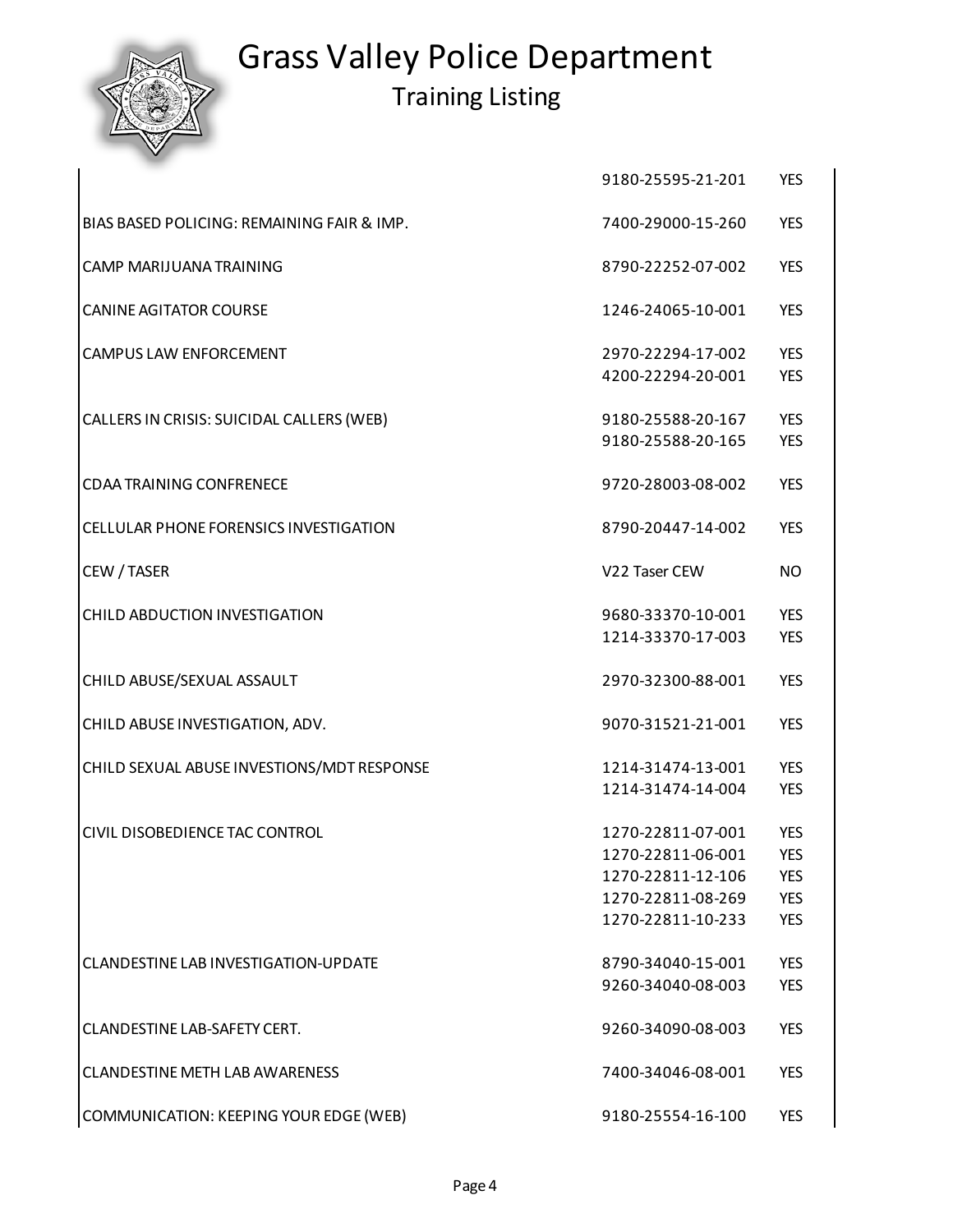

|                                      | 9180-25554-06-073 | <b>YES</b> |
|--------------------------------------|-------------------|------------|
|                                      | 9180-25554-09-178 | <b>YES</b> |
|                                      | 9180-25554-11-208 | <b>YES</b> |
|                                      | 9180-25554-12-105 | <b>YES</b> |
| COMMUNITY ORIENTED POLICING          | 7980-22480-05-003 | <b>YES</b> |
| COMPUTER CRIME/ON-LINE CHILD EXPL.   | 5070-23417-06-001 | <b>YES</b> |
| COMPUTER CRIMES/PRE-SEARCH           | 9260-23425-13-001 | <b>YES</b> |
|                                      | 4640-29900-99-005 | <b>YES</b> |
| COMPUTER CRIMES/ON-LINE CHILD EXPLO. | 5070-23417-06-001 | <b>YES</b> |
| COMPUTER DIGITAL EVIDENCE RECOVERY   | 9260-23419-21-001 | <b>YES</b> |
| COMPUTERS IN LE, INTRO               | 9860-20600-83-001 | <b>YES</b> |
| COP/POP UPDATE                       | 7960-22484-99-011 | <b>YES</b> |
| <b>COURTROOM TESTIMONY (WEB)</b>     | 9180-25590-20-282 | <b>YES</b> |
|                                      | 9180-25590-20-155 | <b>YES</b> |
|                                      | 9180-25590-21-198 | <b>YES</b> |
|                                      | 9180-25590-21-192 | <b>YES</b> |
| <b>CPR REFRESHER</b>                 | 1270-21779-06-001 | <b>YES</b> |
|                                      | 1270-21779-07-001 | <b>YES</b> |
|                                      | 1270-21779-08-028 | <b>YES</b> |
|                                      | 1270-21779-15-320 | <b>YES</b> |
|                                      | 1270-21779-13-240 | <b>YES</b> |
| CRITICAL INCIDENT FOR PATROL         | 2950-24203-18-013 | <b>YES</b> |
|                                      | 2950-24203-15-008 | <b>YES</b> |
|                                      | 2950-24203-16-112 | <b>YES</b> |
|                                      | 2950-24203-16-047 | <b>YES</b> |
|                                      | 2950-24203-15-009 | <b>YES</b> |
| CRITICAL INCIDENT RESP/SUP/MGR       | 2540-10342-17-002 | <b>YES</b> |
| CRITICAL INCIDENT INSTRUCTOR         | 1025-24204-09-001 | <b>YES</b> |
| CRITICAL INCIDENT MGT. UPDATE        | 7290-24201-11-001 | <b>YES</b> |
|                                      | 7290-24201-11-002 | <b>YES</b> |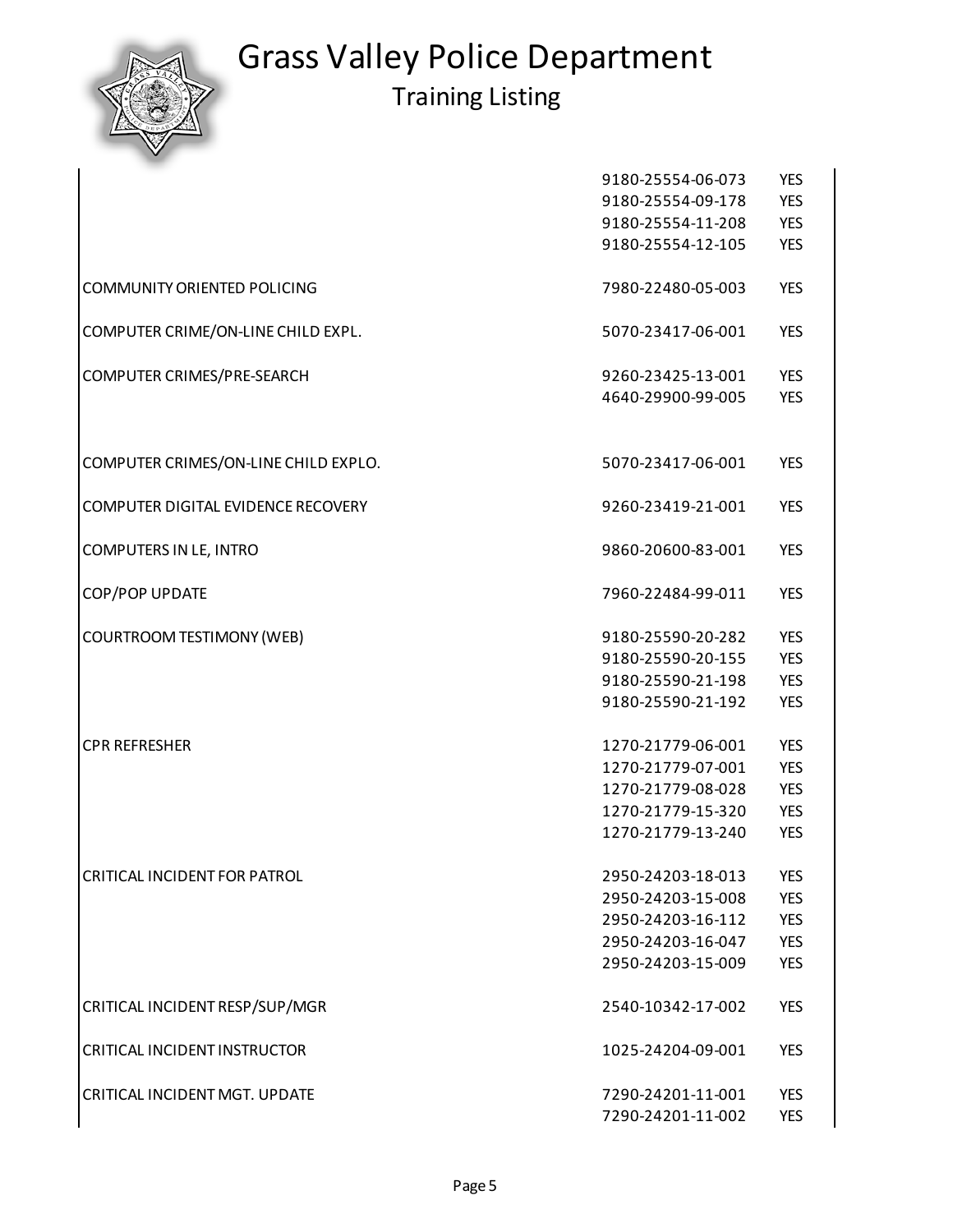

|                                                | 7290-24201-11-003 | <b>YES</b> |
|------------------------------------------------|-------------------|------------|
| <b>CRISIS INTERVENTION</b>                     | 5990-20801-14-009 | <b>YES</b> |
|                                                | 1270-20801-13-124 | <b>YES</b> |
|                                                | 1270-20801-13-063 | <b>YES</b> |
|                                                | 5990-20801-14-007 | <b>YES</b> |
|                                                | 5990-20801-14-006 | <b>YES</b> |
|                                                | 5990-20801-14-012 | <b>YES</b> |
|                                                | 5990-20801-14-003 | <b>YES</b> |
|                                                | 5990-20801-16-016 | <b>YES</b> |
|                                                | 2010-20801-12-005 | <b>YES</b> |
| <b>CRISIS INTERVENTION-INTERMEDIATE</b>        | 1371-21747-21-003 | <b>YES</b> |
| CRISIS INTERVENTION BEHAV. HEALTH TRAINING FTO | 6970-20763-16-001 | <b>YES</b> |
|                                                | 6970-20763-16-002 | <b>YES</b> |
| <b>CRIME SCENE INVESTIGATION</b>               | 1270-31650-02-001 | <b>YES</b> |
| CRIMINAL INVEST INST CORE (ICI)                | 2540-26000-14-001 | <b>YES</b> |
|                                                | 1261-26000-19-004 | <b>YES</b> |
|                                                | 1261-26000-17-001 | <b>YES</b> |
|                                                | 7920-26000-09-002 | <b>YES</b> |
|                                                | 7920-26000-11-003 | <b>YES</b> |
| <b>CROWD MANAGEMENT</b>                        | 1500-21754-20-003 | <b>YES</b> |
|                                                | 1500-21754-20-004 | <b>YES</b> |
| CRYPO INVESTIGATION / DARK WEB                 |                   | <b>NO</b>  |
| DIVERSIONARY DEVICE INSTRUCTOR                 | 1025-21920-09-002 | <b>YES</b> |
| DEFENSIVE TACTICS INSTRUCTOR                   | 2970-21635-11-004 | <b>YES</b> |
|                                                | 2970-21635-19-001 | <b>YES</b> |
| DEFENSIVE TACTICS INSTRUCTOR-UPDATE            | 2970-21665-16-001 | <b>YES</b> |
| DETECTIVE SYMPOSIUM (ICI)                      | 9180-40723-20-001 | <b>YES</b> |
| DNA COLLECTION UPDATE PROPOSITION 69           | 9260-20437-08-003 | <b>YES</b> |
| DRIVING - EXECUTIVE PROTECTION                 | 1010-21160-17-001 | <b>YES</b> |
| DOMESTIC VIOLENCE / 1ST RESPONDER              | 9070-32345-98-033 | <b>YES</b> |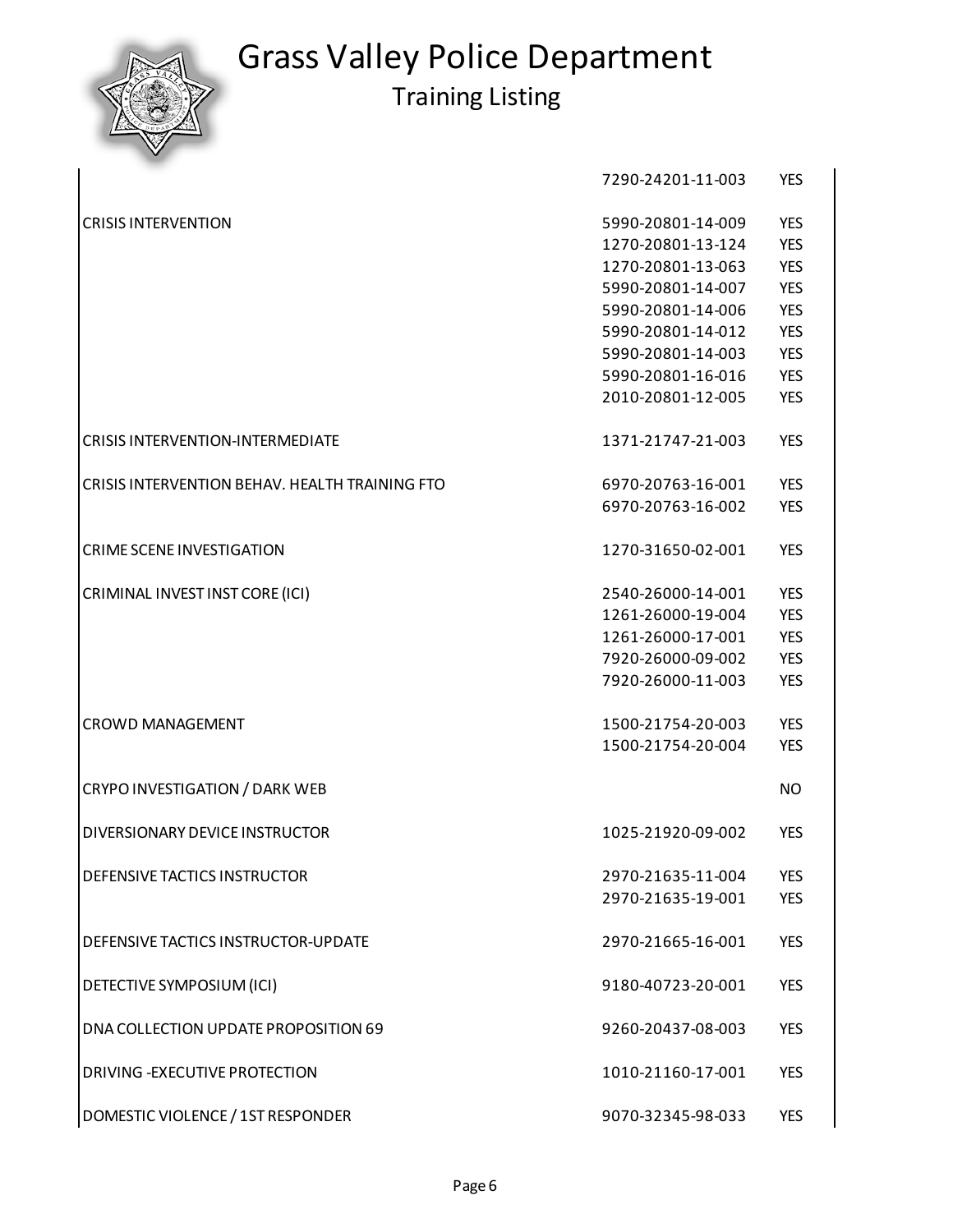|                                                | 4700-23750-08-001 | <b>YES</b> |
|------------------------------------------------|-------------------|------------|
| DOMESTIC VIOLENCE: IT'S YOUR CALL, VOL 1 (WEB) | 9180-25580-14-237 | <b>YES</b> |
|                                                | 9180-25580-14-199 | <b>YES</b> |
|                                                | 9180-25580-14-050 | <b>YES</b> |
| DOMESTIC VIOLENCE: IT'S YOUR CALL, VOL 2 (WEB) | 9180-25581-14-238 | <b>YES</b> |
| DV RESPONSE/ LETHALITY ASSESSMENT (WEB)        | 9180-25589-20-160 | <b>YES</b> |
|                                                | 9180-25589-20-156 | <b>YES</b> |
|                                                | 9180-25589-20-160 | <b>YES</b> |
| DRIVING TRAINING SIMULATOR                     | 2950-20985-02-011 | <b>YES</b> |
|                                                | 2950-20985-18-015 | <b>YES</b> |
|                                                | 2950-20985-18-014 | <b>YES</b> |
|                                                | 2950-20985-02-009 | <b>YES</b> |
|                                                | 2950-21065-16-051 | <b>YES</b> |
|                                                | 2950-20985-16-046 | <b>YES</b> |
|                                                | 2950-20985-16-045 | <b>YES</b> |
|                                                | 2950-20985-16-047 | <b>YES</b> |
|                                                | 2950-20985-16-044 | <b>YES</b> |
|                                                | 2950-20985-18-014 | <b>YES</b> |
|                                                |                   |            |
| DRIVING TRAINING (PSP)                         | 1270-29502-04-003 | <b>YES</b> |
|                                                | 7400-29502-08-003 | <b>YES</b> |
|                                                | 1270-29502-03-002 | <b>YES</b> |
|                                                | 1270-29502-08-039 | <b>YES</b> |
|                                                | 1270-29502-12-158 | <b>YES</b> |
|                                                | 1270-29502-07-002 | <b>YES</b> |
|                                                | 1270-29502-16-421 | <b>YES</b> |
|                                                | 7400-29502-15-001 |            |
|                                                | 1270-29502-15-004 | <b>YES</b> |
| DRIVING TRAINING (EVOC) UPDATE                 | 2950-21155-13-019 | <b>YES</b> |
|                                                | 2950-21155-13-020 | <b>YES</b> |
| DRIVER TRAINING, EMER, VEH, ADV                | 2950-21110-85-002 | <b>YES</b> |
| DRIVING UNDER INFLUENCE - UPDATE               | 2970-20270-06-001 | <b>YES</b> |
| <b>DRE UPDATE</b>                              | 1270-22172-03-020 | <b>YES</b> |
| DRE CLASSROOM COURSE                           | 1270-22160-01-001 | YES        |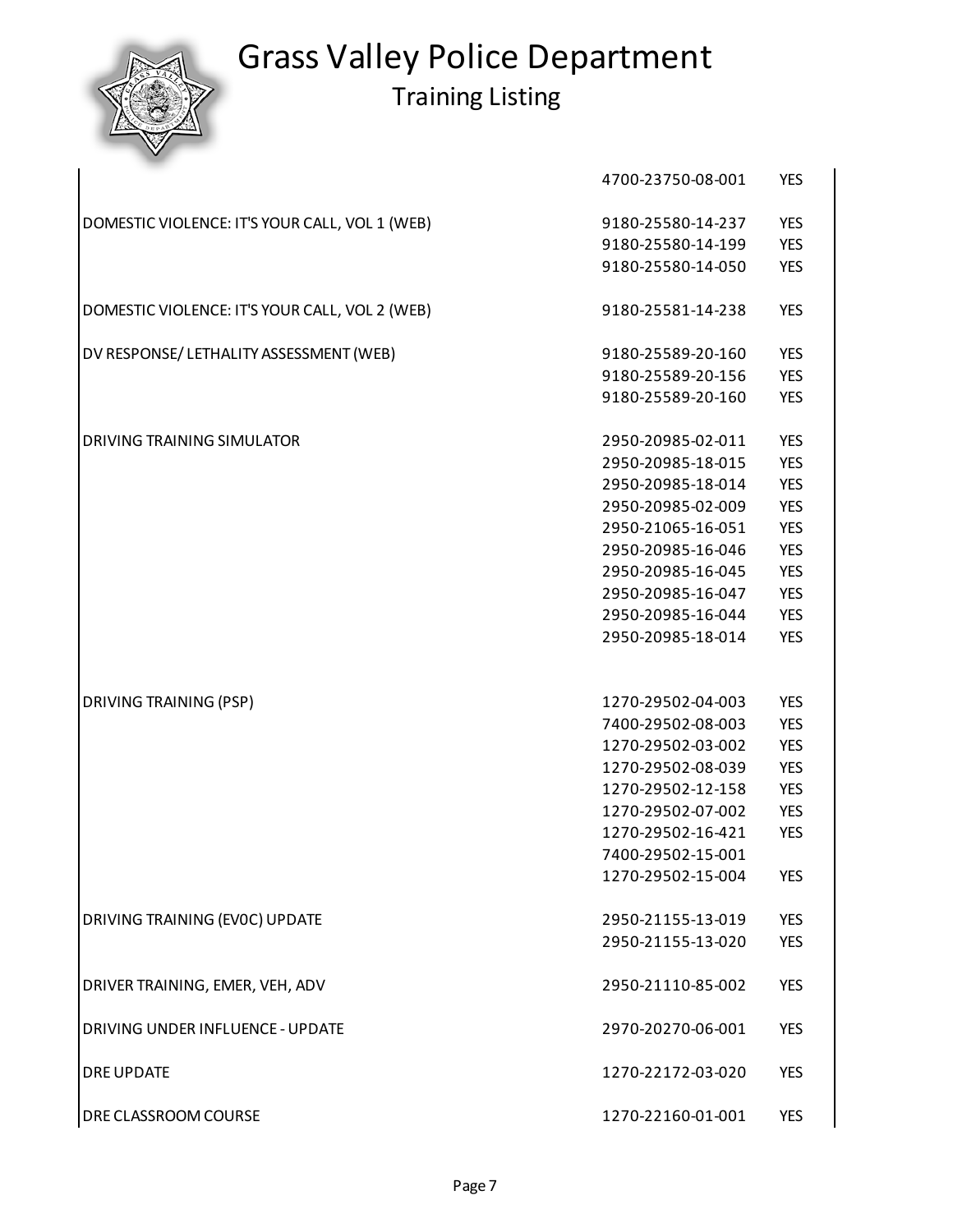| <b>DRUG ASSET FORFEITURE</b>                    | 9720-20352-08-001 | <b>YES</b> |
|-------------------------------------------------|-------------------|------------|
| DRUG ALCOHOL RECOGINITION UPDATE                | 2790-20315-18-003 | <b>YES</b> |
|                                                 | 2970-20315-13-003 | <b>YES</b> |
|                                                 | 2970-20315-13-004 | <b>YES</b> |
|                                                 | 2970-20315-16-002 | <b>YES</b> |
| DRUG ENDANGERED CHILD INVESTIGATION             | 8790-22246-11-005 | <b>YES</b> |
|                                                 | 8790-22246-16-010 | <b>YES</b> |
|                                                 | 8790-22246-16-011 | <b>YES</b> |
| DRUG INFLUENCE - 11550 H&S                      | 2970-22220-09-002 | <b>YES</b> |
|                                                 | 2970-22220-06-003 | <b>YES</b> |
|                                                 | 2310-22220-13-003 | <b>YES</b> |
|                                                 | 2970-22220-95-003 | <b>YES</b> |
|                                                 | 4200-22220-93-002 | <b>YES</b> |
|                                                 | 2970-22220-06-001 | <b>YES</b> |
|                                                 | 2970-22220-07-002 | <b>YES</b> |
|                                                 | 6970-22220-05-001 | <b>YES</b> |
|                                                 | 2980-22220-96-004 | <b>YES</b> |
|                                                 | 2540-22220-06-006 | <b>YES</b> |
| DVD FACILITATION SKILLS TRAINING, TRAIN-TRAINER | 4200-10824-07-010 | <b>YES</b> |
|                                                 |                   |            |
| DUI DETECTION-FIELD SOBRIETY                    | 1270-20290-20-062 | <b>YES</b> |
| <b>DWI DETECTION SFST INSTRUCTOR</b>            | 1270-20291-06-001 | <b>YES</b> |
| ELDER ABUSE/MENTAL ISSUES                       | 7400-35004-06-002 | <b>YES</b> |
| ELDER & DEPENDENT ADULT ABUSE                   | 1135-29000-20-268 | <b>YES</b> |
| ELECTRONIC SURVEILLANCE                         | 9260-22020-15-014 | <b>YES</b> |
|                                                 | 9260-22020-12-003 | <b>YES</b> |
|                                                 | 9260-22020-08-011 | <b>YES</b> |
| <b>ELECTRONIC WEAPONS</b>                       | 1135-23090-08-001 | <b>YES</b> |
|                                                 | 1135-23090-08-002 | <b>YES</b> |
|                                                 | 7400-23090-08-006 | <b>YES</b> |
| ELECTRONIC WEAPONS INSTRUCTOR                   | 2540-23092-07-001 | <b>YES</b> |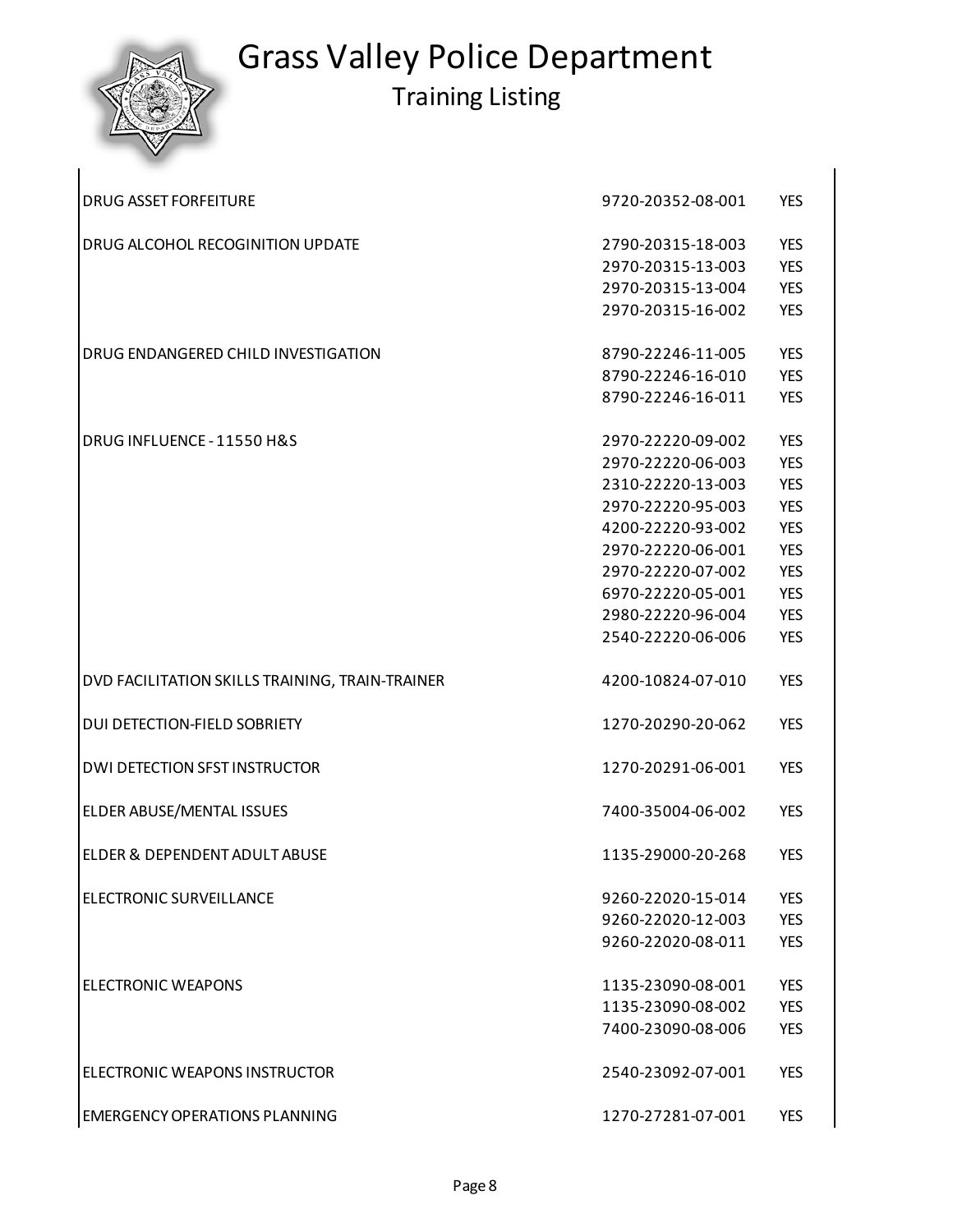

# Grass Valley Police Department

| <b>EMPLOYEE DISCIPLINE</b>                 | 9100-10491-05-003 | <b>YES</b> |
|--------------------------------------------|-------------------|------------|
| ENVIRONMENTAL CRIMES INVEST OVERVIEW (WEB) | 9180-25563-09-178 | <b>YES</b> |
|                                            | 9180-25563-20-168 | <b>YES</b> |
| EXECUTIVE DEVELOPMENT-PART 1               | 9180-00601-17-004 | <b>YES</b> |
| EXECUTIVE DEVELOPMENT-PART 2               | 9180-00602-17-004 | <b>YES</b> |
| <b>EXECUTIVE WORKSHOP</b>                  | 9180-11000-14-002 | <b>YES</b> |
|                                            | 9180-11000-15-004 | <b>YES</b> |
| EXTRADITION PROCEDURES/LEOS FYING ARMED    | 9180-25561-09-172 | <b>YES</b> |
| F.B.I. NATIONAL ACADEMY                    | <b>NCC0102</b>    | <b>NO</b>  |
| FIELD MANAGEMENT TRAINING                  | 9180-60000-09-001 | <b>YES</b> |
|                                            | 9180-60000-13-005 | <b>YES</b> |
|                                            | 5270-10620-03-002 | <b>YES</b> |
| <b>FIELD TRAINING OFFICER</b>              | 2970-31715-00-002 | <b>YES</b> |
|                                            | 2540-31725-12-004 | <b>YES</b> |
|                                            | 2540-31725-10-001 | <b>YES</b> |
|                                            | 4900-31725-99-001 | <b>YES</b> |
|                                            | 2970-31725-98-003 | <b>YES</b> |
|                                            | 2970-31725-06-004 | <b>YES</b> |
|                                            | 4200-31725-07-001 | <b>YES</b> |
|                                            | 2970-31725-17-001 | <b>YES</b> |
|                                            | 2540-31725-19-001 | <b>YES</b> |
|                                            | 2540-31725-12-004 | <b>YES</b> |
|                                            | 2970-31725-19-002 | <b>YES</b> |
|                                            | 2540-31725-14-001 | <b>YES</b> |
|                                            | 4200-31725-05-001 | <b>YES</b> |
|                                            | 5590-31725-07-001 | <b>YES</b> |
|                                            | 2970-31725-14-003 | <b>YES</b> |
|                                            | 2980-31725-16-002 | <b>YES</b> |
|                                            | 2310-31725-20-007 | <b>YES</b> |
| FIELD TRAINING OFFICER-UPDATE              | 4200-31715-03-002 | <b>YES</b> |
|                                            | 2970-31715-18-001 | <b>YES</b> |
|                                            | 2970-31715-15-001 | <b>YES</b> |
|                                            | 4200-31715-10-002 | <b>YES</b> |
|                                            | 2970-31715        | <b>YES</b> |
|                                            | 2970-31725        | <b>YES</b> |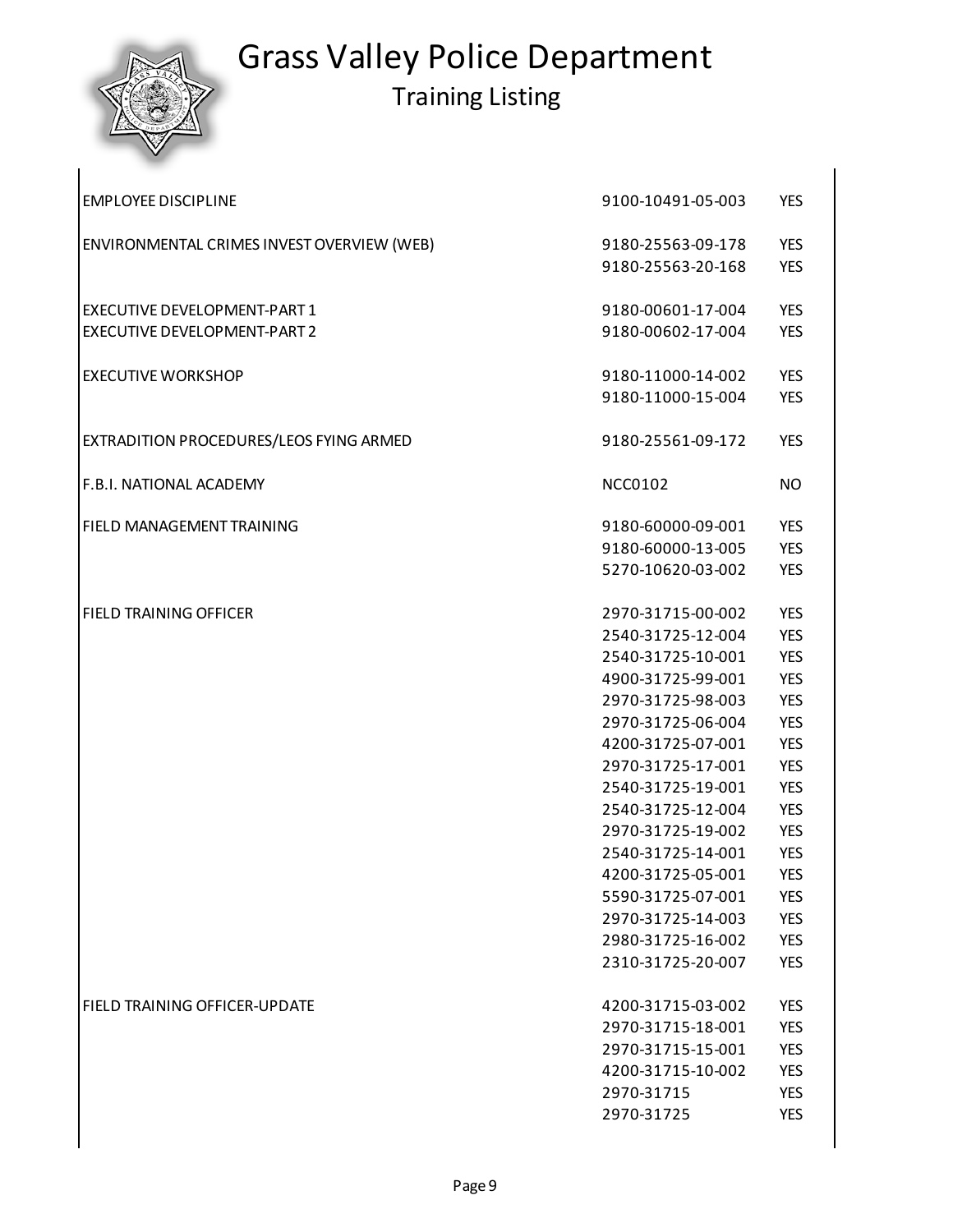

| FIELD TRAINING PROGRAM SAC COURSE   | 2970-31735-08-002 | <b>YES</b> |
|-------------------------------------|-------------------|------------|
|                                     | 2970-31735-17-001 | <b>YES</b> |
|                                     | 2970-31725        | <b>YES</b> |
| FIREARMS (PSP)                      | 2970-29501-16-004 | <b>YES</b> |
|                                     | 2970-29501-19-001 | <b>YES</b> |
|                                     | 2970-29501-17-001 | <b>YES</b> |
|                                     | 2970-29501-16-005 | <b>YES</b> |
|                                     | 1270-29501-02-001 | <b>YES</b> |
|                                     | 1270-29501-04-001 | <b>YES</b> |
|                                     | 1270-29501-03-004 | <b>YES</b> |
|                                     | 1270-29501-05-001 | <b>YES</b> |
|                                     | 1270-29501-07-003 | <b>YES</b> |
|                                     | 7400-29501-07-004 | <b>YES</b> |
|                                     | 7400-29501-08-004 | <b>YES</b> |
|                                     | 1270-29501-06-001 | <b>YES</b> |
|                                     | 1270-29501-12-162 | <b>YES</b> |
|                                     | 1270-29501-08-231 | <b>YES</b> |
|                                     | 1270-29501-10-273 | <b>YES</b> |
|                                     | 2970-29501-19-004 | <b>YES</b> |
|                                     | 2970-29501-19-003 | <b>YES</b> |
|                                     | 2970-29501-16-003 | <b>YES</b> |
|                                     | 7400-29501-14-001 | <b>YES</b> |
|                                     | 7400-29501-14-004 |            |
|                                     | 2970-29501-17-002 | <b>YES</b> |
|                                     | 1270-29501-15-433 | <b>YES</b> |
|                                     | 6970-29501-19-003 | <b>YES</b> |
| <b>FIREARMS COMPONENT</b>           | 4900-80100-00-006 | <b>YES</b> |
| FIREARMS/TACTICAL RIFLE             | 7400-32075-05-001 | <b>YES</b> |
|                                     | 2320-32075-18-007 | <b>YES</b> |
|                                     | 2310-32112-17-002 | <b>YES</b> |
|                                     | 2320-32075-21-003 | <b>YES</b> |
|                                     | 2320-32075-19-004 | <b>YES</b> |
| <b>FIREARMS INSTRUCTOR</b>          | 5590-21640-14-001 | <b>YES</b> |
| FIREARMS/SHOTGUN/CARBINE INSTRUCTOR | 1185-32109-21-001 | <b>YES</b> |
| FIREARMS-LONG RIFLE INSTRUCTOR      | 4200-31801-11-001 | <b>YES</b> |
|                                     | 4200-31801-13-001 | <b>YES</b> |
| FIRST AID/CPR REFRESHER             | 2970-21771-16-004 | <b>YES</b> |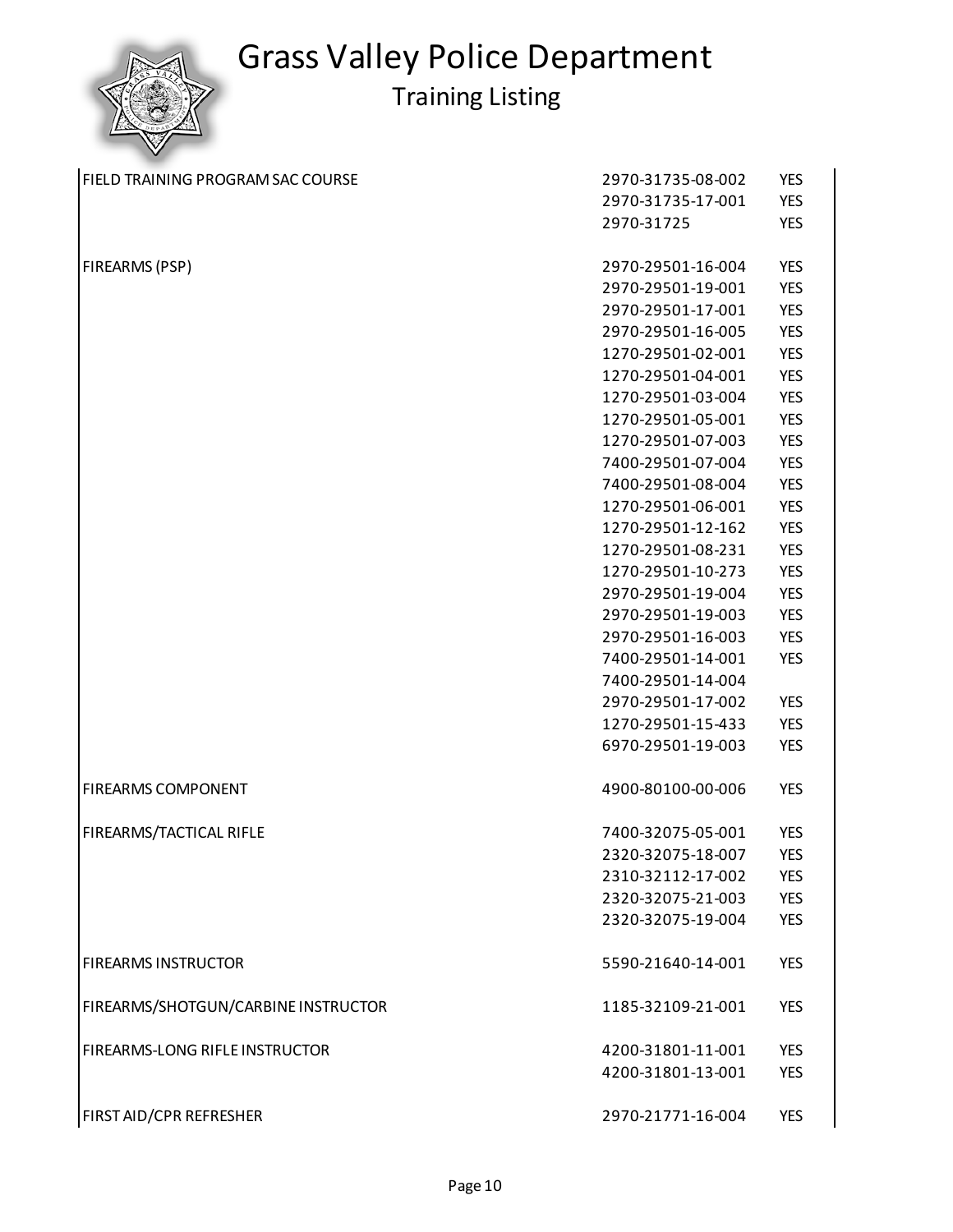|                                   | 2970-21771-16-003 | <b>YES</b> |
|-----------------------------------|-------------------|------------|
|                                   | 2970-21797-19-001 | <b>YES</b> |
|                                   |                   |            |
| FIRST AID/CPR UPDATE              | 2970-21798-17-003 | <b>YES</b> |
|                                   | 2970-21798-16-001 | <b>YES</b> |
|                                   | 2970-21798-17-004 | <b>YES</b> |
|                                   |                   |            |
| FIRST AID/CPR/AED REFRESHER       | 2970-21797-19-001 | <b>YES</b> |
|                                   | 2970-21797-19-003 | <b>YES</b> |
|                                   | 2970-21797-19-004 | <b>YES</b> |
|                                   |                   |            |
| FIRST AID / CRP (WEB)             | 9180-25559-09-162 | <b>YES</b> |
|                                   | 9180-25559-16-049 | <b>YES</b> |
|                                   | 9180-25559-16-047 | <b>YES</b> |
|                                   | 9180-25559-09-163 | <b>YES</b> |
|                                   | 9180-25559-09-155 | <b>YES</b> |
|                                   | 9180-25559-09-154 | <b>YES</b> |
|                                   | 9180-25559-09-134 | <b>YES</b> |
|                                   | 9180-25559-09-135 | <b>YES</b> |
|                                   | 9180-25559-11-288 | <b>YES</b> |
|                                   | 9180-25559-09-181 | <b>YES</b> |
|                                   | 9180-25559-11-303 | <b>YES</b> |
|                                   | 9180-25559-09-133 | <b>YES</b> |
|                                   | 9180-25559-09-190 | <b>YES</b> |
|                                   | 9180-25559-16-050 | <b>YES</b> |
|                                   |                   |            |
| <b>FORCE OPTION-SIMULATOR</b>     | 1024-21065-01-088 | <b>YES</b> |
|                                   | 1024-21065-02-089 | <b>YES</b> |
|                                   | 2950-21065-16-028 | <b>YES</b> |
|                                   | 2950-21065-16-053 | <b>YES</b> |
|                                   | 1024-21065-02-090 | <b>YES</b> |
|                                   | 2950-21065-16-049 | <b>YES</b> |
|                                   | 2950-21065-16-051 | <b>YES</b> |
|                                   | 1024-21065-01-087 | <b>YES</b> |
|                                   |                   |            |
| <b>GANG AWARENESS UPDATE</b>      | 2540-23215-10-005 | <b>YES</b> |
|                                   |                   |            |
|                                   |                   |            |
| GANGS: PC 186.22 FOR PATROL (WEB) | 9180-25579-10-126 | <b>YES</b> |
|                                   | 9180-25579-11-280 | <b>YES</b> |
|                                   | 9180-25579-20-155 | <b>YES</b> |
|                                   | 9180-25579-20-162 | <b>YES</b> |
|                                   | 9180-25579-20-168 | <b>YES</b> |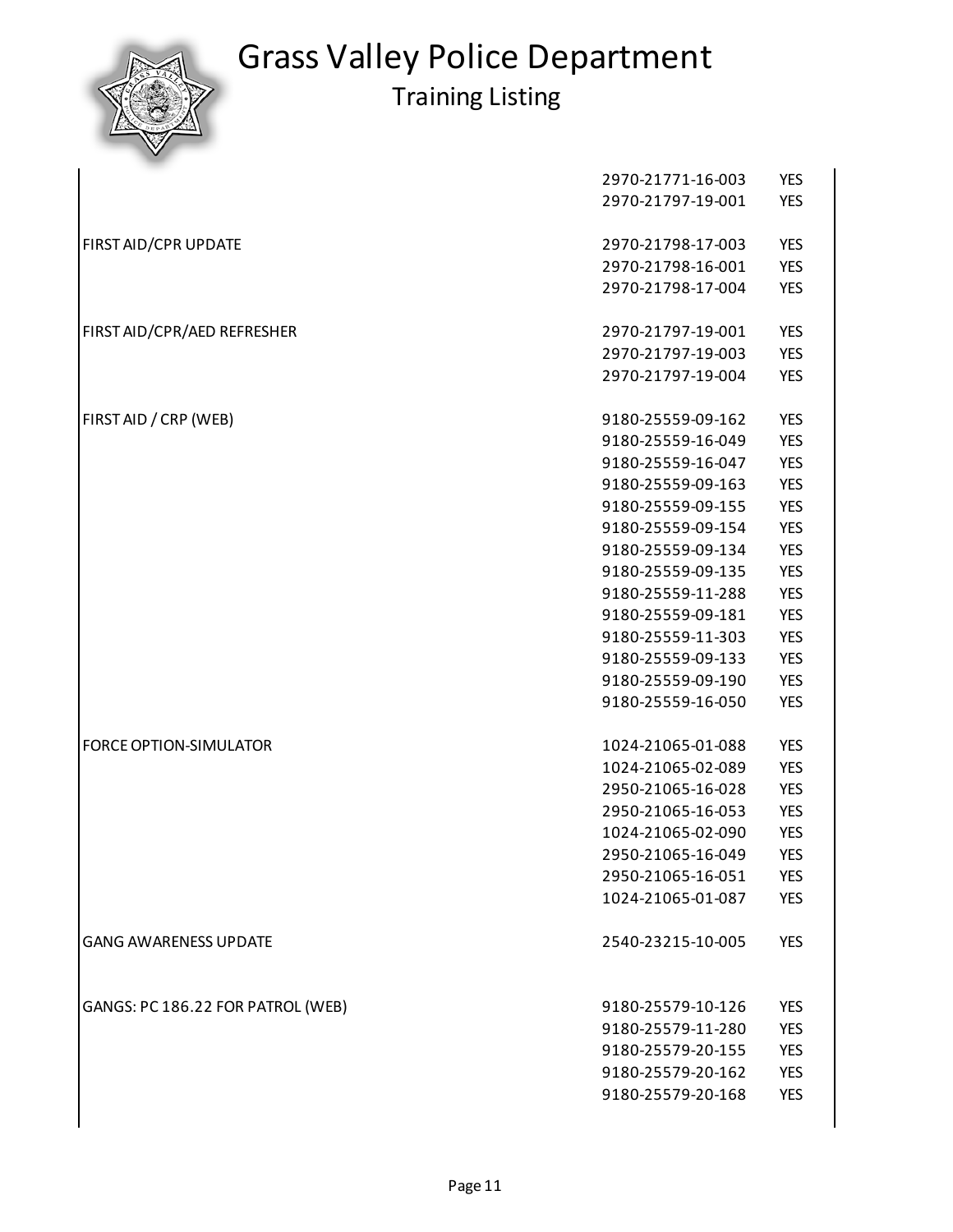

| <b>GVRO-MIRCO-COURSE SERIES</b>        | 9180-25594-20-281 | <b>YES</b> |
|----------------------------------------|-------------------|------------|
|                                        | 9180-25594-21-162 | <b>YES</b> |
| <b>GUN VIOLENCE RESTRAINING ORDERS</b> | 1397-22337-21-001 | <b>YES</b> |
| HAZMAT INCIDENT COMMAND UPDATE         | 1270-31081-06-001 | <b>YES</b> |
|                                        | 1270-31081-07-001 | <b>YES</b> |
|                                        | 1270-31081-16-053 | <b>YES</b> |
|                                        | 1270-31081-13-014 | <b>YES</b> |
|                                        | 1270-31081-17-027 | <b>YES</b> |
| HAZ. MATERIALS-FIRST RESPONDER         | 2950-31180-01-004 | <b>YES</b> |
| HAZ. MATERIALS-FIRST RESPONDER-UPDATE  | 1270-31082-09-116 | <b>YES</b> |
|                                        | 1270-31082-16-260 | <b>YES</b> |
| HAZ. MATERIAL OPERATIONS               | 2970-31550-94-003 | <b>YES</b> |
| HELICOPTER-STABO OPERATIONS            | 9260-23532-14-003 | <b>YES</b> |
|                                        | 9260-23532-15-005 | <b>YES</b> |
|                                        | 9260-23532-07-003 | <b>YES</b> |
| HELICOPTER-TACTICAL SHORT HAUL         | 2250-23580-15-001 | <b>YES</b> |
|                                        | 9260-23532-07-003 | <b>YES</b> |
|                                        | 2250-23580-17-004 | <b>YES</b> |
|                                        | 2250-23580-18-003 | <b>YES</b> |
| HOMICIDE INVESTIGATION (ICI)           | 2540-31921-14-001 | <b>YES</b> |
|                                        | 7920-31921-09-003 | <b>YES</b> |
|                                        | 1261-31921-18-002 | <b>YES</b> |
|                                        | 1261-31921-19-001 | <b>YES</b> |
| HOMICIDE INVESTIGATION, ADVANCED (ICI) | 7920-31911-11-001 | <b>YES</b> |
| HS UNMANNED AERIAL SYSTEMS (UAS)       |                   | NO.        |
| <b>HUMAN TRAFFICKING</b>               | 1270-21516-08-201 | <b>YES</b> |
|                                        | 9070-21517-14-004 | <b>YES</b> |
|                                        | 1135-29000-20-291 | <b>YES</b> |
| <b>HOSTAGE NEGOTIATIONS</b>            | 5350-21500-04-008 | <b>YES</b> |
|                                        | 9690-21500-18-001 | <b>YES</b> |
| <b>HOSTAGE RESCUE LEVEL 1</b>          | PINNACLE TACTICAL | <b>NO</b>  |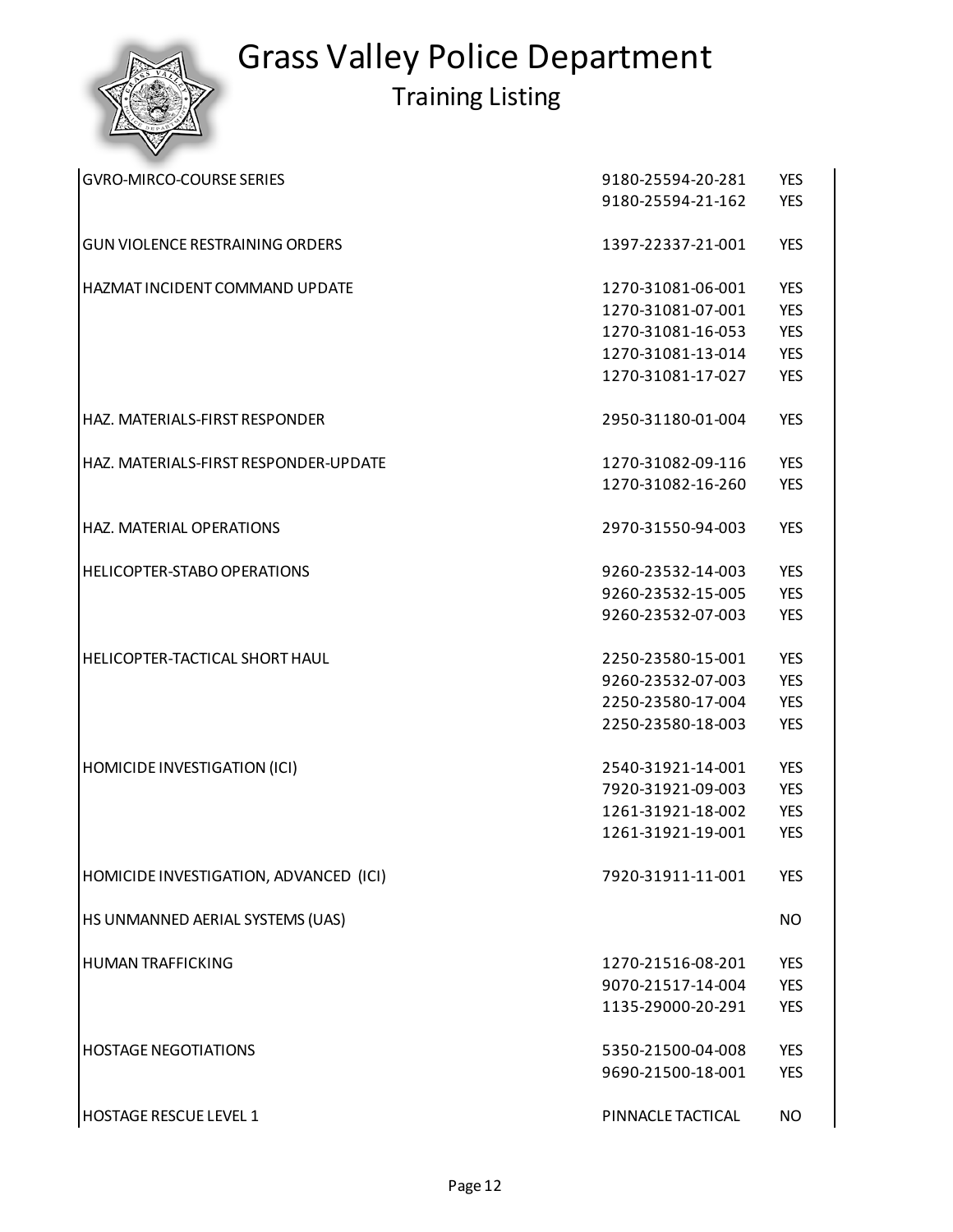### Grass Valley Police Department Training Listing

| HOW DO YOU COPY: DISPATCH RADIO TECHNOLOGY (WEB) | 9180-25584-20-156 | <b>YES</b> |
|--------------------------------------------------|-------------------|------------|
|                                                  | 9180-25584-20-167 | <b>YES</b> |
|                                                  |                   |            |
| ICI CHILD ABUSE INVESTIGATION                    | 1261-32340-20-002 | <b>YES</b> |
| ICI REAL ESTATE FRAUD INVESTIGATIONS             | 9070-21724-10-003 | <b>YES</b> |
| ICI SEXUAL ASSAULT INVESTIGATION                 | 1261-33430-20-004 | <b>YES</b> |
|                                                  | 1261-33430-20-007 | <b>YES</b> |
| ICS300 & 400 BASIC COURSE                        | 1270-20788-06-002 | <b>YES</b> |
| IDENTITY THEFT INVESTIGATION-PATROL              | 2310-30612-05-001 | <b>YES</b> |
| <b>IDENTITY THEFT FOR PATROL (WEB)</b>           | 9180-25578-10-108 | <b>YES</b> |
|                                                  | 9180-25578-10-096 | <b>YES</b> |
|                                                  | 9180-25578-12-105 | <b>YES</b> |
|                                                  | 9180-25578-20-157 | <b>YES</b> |
|                                                  | 9180-25578-20-154 | <b>YES</b> |
| <b>IDENTITY THEFT: TRENDS-STRATEGIES</b>         | 9100-30614-05-003 | <b>YES</b> |
| <b>INFORMANT DEVELOPMENT &amp; MAINTENANCE</b>   | 2970-22550-17-001 | <b>YES</b> |
| INTERNAL AFFAIRS/DISCIPLINE                      | 1135-32120-06-001 | <b>YES</b> |
| INTERNET CRIME INVESTIGATION-INTRO               | 9260-30591-12-002 | <b>YES</b> |
|                                                  | 9260-30591-21-001 | <b>YES</b> |
| INTERVIEWING/ADVANCED FORENSIC                   | 7660-31461-04-005 | <b>YES</b> |
|                                                  | 1214-31461-14-005 | <b>YES</b> |
|                                                  | 7660-31461-07-001 | <b>YES</b> |
|                                                  | 1214-31461-15-003 | <b>YES</b> |
| INTERVIEWING & INTERROGATION                     | 9590-31445-06-006 | <b>YES</b> |
|                                                  | 9590-31445-12-003 | <b>YES</b> |
|                                                  | 9590-31445-09-010 | <b>YES</b> |
|                                                  | 9590-31440-88-011 | <b>YES</b> |
|                                                  | 2970-31145-06-004 | <b>YES</b> |
|                                                  | 9590-31445-14-021 | <b>YES</b> |
|                                                  | 2310-31445-09-002 | <b>YES</b> |
|                                                  | 2970-31445-17-001 | <b>YES</b> |
|                                                  | 2970-31445-03-004 | <b>YES</b> |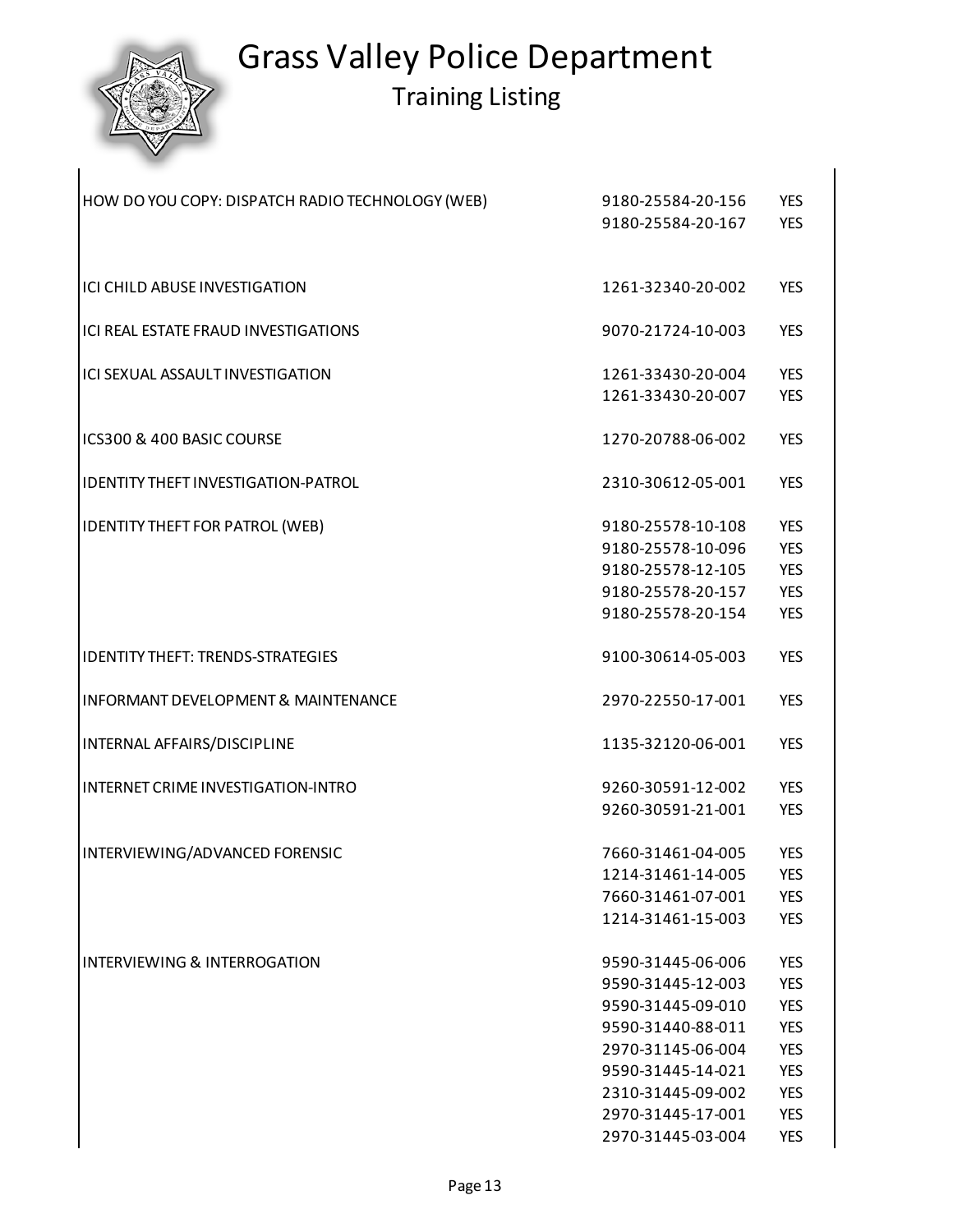

|                                          | 9590-31445-08-005 | <b>YES</b> |
|------------------------------------------|-------------------|------------|
|                                          | 2970-31445-18-003 | <b>YES</b> |
|                                          |                   |            |
| <b>INTERVIEWING FOR FIRST RESPONDERS</b> | 9590-31434-18-001 | <b>YES</b> |
|                                          | 9590-31434-16-003 | <b>YES</b> |
|                                          |                   |            |
| <b>INTERVIEW TECHNIQUES</b>              | 1135-29000-08-122 | <b>YES</b> |
|                                          |                   |            |
| <b>INTERROGATION TECHNIQUES</b>          | 1135-29000-08-121 | <b>YES</b> |
|                                          |                   |            |
| K9 TRACKING / TRAILING                   |                   | <b>NO</b>  |
|                                          |                   |            |
| LASER FIREARMS TRAINING                  | 2950-21050-85-007 | <b>YES</b> |
|                                          |                   |            |
| <b>LEADERSHIP STRATEGIES</b>             | 1251-22531-14-001 | <b>YES</b> |
|                                          |                   |            |
| <b>LEGAL UPDATE</b>                      | 2970-10370-17-001 | <b>YES</b> |
|                                          | 2970-10370-17-002 | <b>YES</b> |
|                                          | 2970-10370-16-005 | <b>YES</b> |
|                                          | 2970-10370-19-001 | <b>YES</b> |
|                                          | 2970-10370-16-003 | <b>YES</b> |
|                                          | 2970-10370-19-003 | <b>YES</b> |
|                                          | 2970-10370-19-004 | <b>YES</b> |
|                                          | 2970-10370-16-004 | <b>YES</b> |
|                                          | 1135-10370-05-001 | <b>YES</b> |
|                                          | 1135-22111-05-001 | <b>YES</b> |
|                                          |                   |            |
| <b>LEGISLATIVE UPDATE</b>                | 9100-20010-18-012 | <b>YES</b> |
|                                          | 2970-10370-19-001 | <b>YES</b> |
|                                          | 1135-22111-05-001 | <b>YES</b> |
|                                          | 9100-20010-99-010 | <b>YES</b> |
|                                          | 1270-20010-06-001 | <b>YES</b> |
|                                          | 1270-20010-07-001 | <b>YES</b> |
|                                          | 9100-20010-13-007 | <b>YES</b> |
|                                          | 1270-20010-10-245 | <b>YES</b> |
|                                          | 1270-20010-08-052 | <b>YES</b> |
|                                          | 1270-20010-13-261 | <b>YES</b> |
|                                          | 2970-10370-19-003 | <b>YES</b> |
|                                          | 2970-29504-19-003 | <b>YES</b> |
|                                          | 2970-21797-19-003 | <b>YES</b> |
|                                          | 2970-29503-19-003 | <b>YES</b> |
|                                          | 2970-29501-19-003 | <b>YES</b> |
|                                          |                   |            |
| LEARNERS FIRST: FACILITATION SKILL (WEB) | 9180-25555-06-334 | <b>YES</b> |
|                                          |                   |            |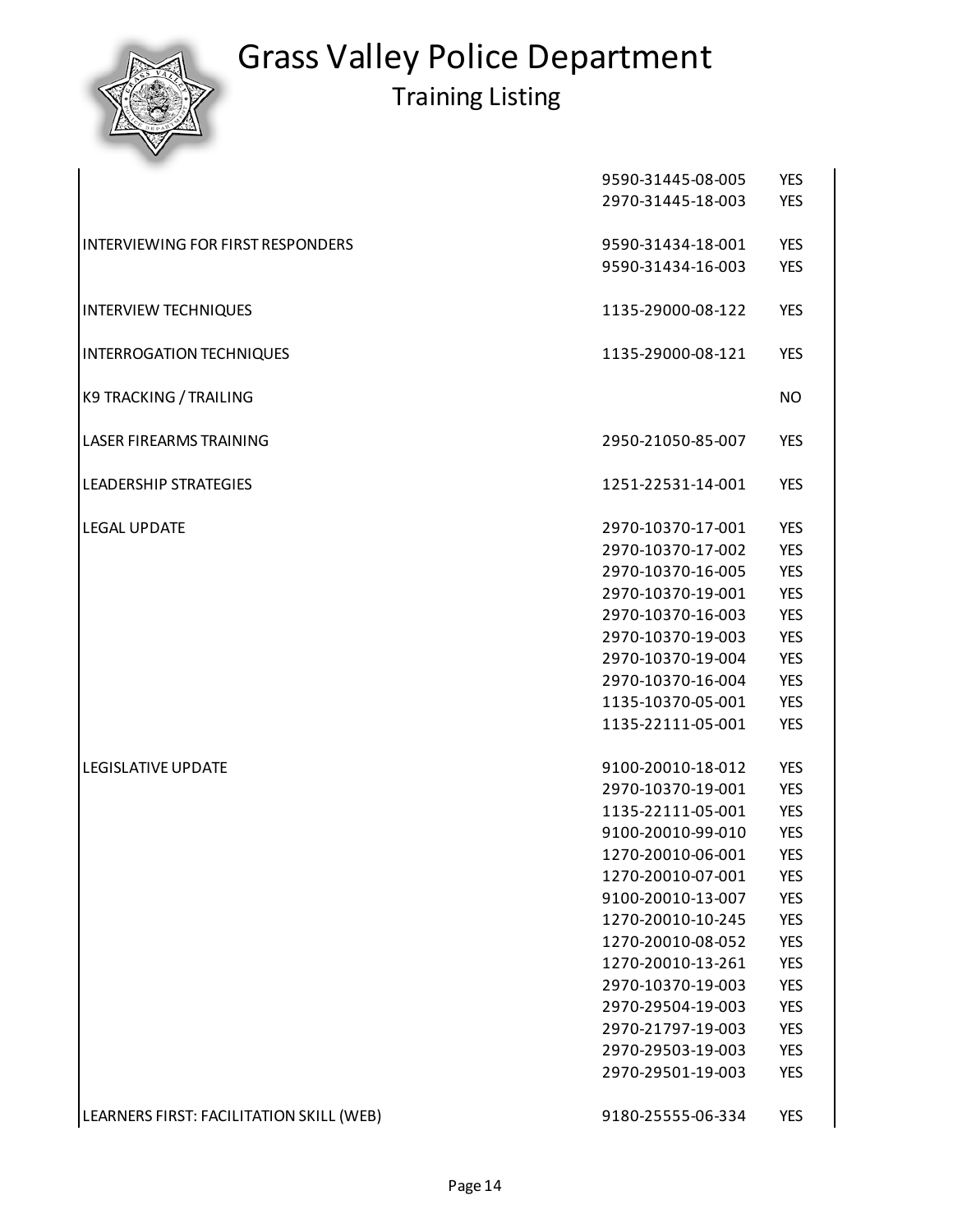|                                     | 9180-25555-06-073 | <b>YES</b> |
|-------------------------------------|-------------------|------------|
|                                     | 9180-25555-09-205 | <b>YES</b> |
|                                     |                   |            |
| <b>LEVEL I MODULAR TRAINING</b>     | 4900-00050-05-002 | <b>YES</b> |
|                                     | 4900-00150-01-001 | <b>YES</b> |
|                                     |                   |            |
| LEVEL II MODULAR TRAINING           | 4640-00140-04-001 | <b>YES</b> |
|                                     | 4900-00140-00-002 | <b>YES</b> |
|                                     |                   |            |
| LEVEL III MODULAR TRAINING          | 4640-00140-03-001 | <b>YES</b> |
|                                     |                   |            |
| LEVEL III MODULAR TRAINING-PART 2   | 4640-00130-03-002 | <b>YES</b> |
|                                     | 4640-00130-04-001 | <b>YES</b> |
|                                     | 4900-00130-99-01  | <b>YES</b> |
|                                     |                   |            |
| <b>MANAGEMENT COURSE</b>            | 5260-00500-83-002 | <b>YES</b> |
|                                     |                   |            |
| MANAGEMENT COURSE-MODULE A          | 5260-00501-14-002 | <b>YES</b> |
|                                     | 5260-00501-13-003 | <b>YES</b> |
|                                     | 5260-00501-16-002 | <b>YES</b> |
| MANAGEMENT COURSE-MODULE B          | 5260-00502-14-002 | <b>YES</b> |
|                                     | 5260-00502-13-003 | <b>YES</b> |
|                                     | 5260-00502-16-002 | <b>YES</b> |
|                                     |                   |            |
| MANAGEMENT COURSE-MODULE C          | 5260-00503-14-002 | <b>YES</b> |
|                                     | 5260-00503-13-003 | <b>YES</b> |
|                                     | 5260-00503-16-002 | <b>YES</b> |
|                                     |                   |            |
| MANAGEMENT UPDATE SEMINAR           | 7600-10200-18-001 | <b>YES</b> |
|                                     |                   |            |
| MARIJUANA INDOOR GROW INVESTIGATION | 8790-22252-07-002 | <b>YES</b> |
|                                     |                   |            |
| MENTAL HEALTH INTERVENTION TRAINING | 1270-20911-16-046 | <b>YES</b> |
| MOTORCYCLE TRAINING                 | 1010-32550-05-003 | <b>YES</b> |
|                                     | 1010-32550-05-01  | <b>YES</b> |
|                                     |                   |            |
| <b>MOTORCYCLE GANG UPDATE</b>       | 3740-23250-07-001 | <b>YES</b> |
|                                     |                   |            |
| NARCOTICS INVESTIGATION - 80 HOUR   | 3550-32650-14-002 | <b>YES</b> |
|                                     | 3550-32650-20-006 | <b>YES</b> |
|                                     |                   |            |
| NIMS/SEMS BASIC COURSE              | 1270-27401-06-001 | <b>YES</b> |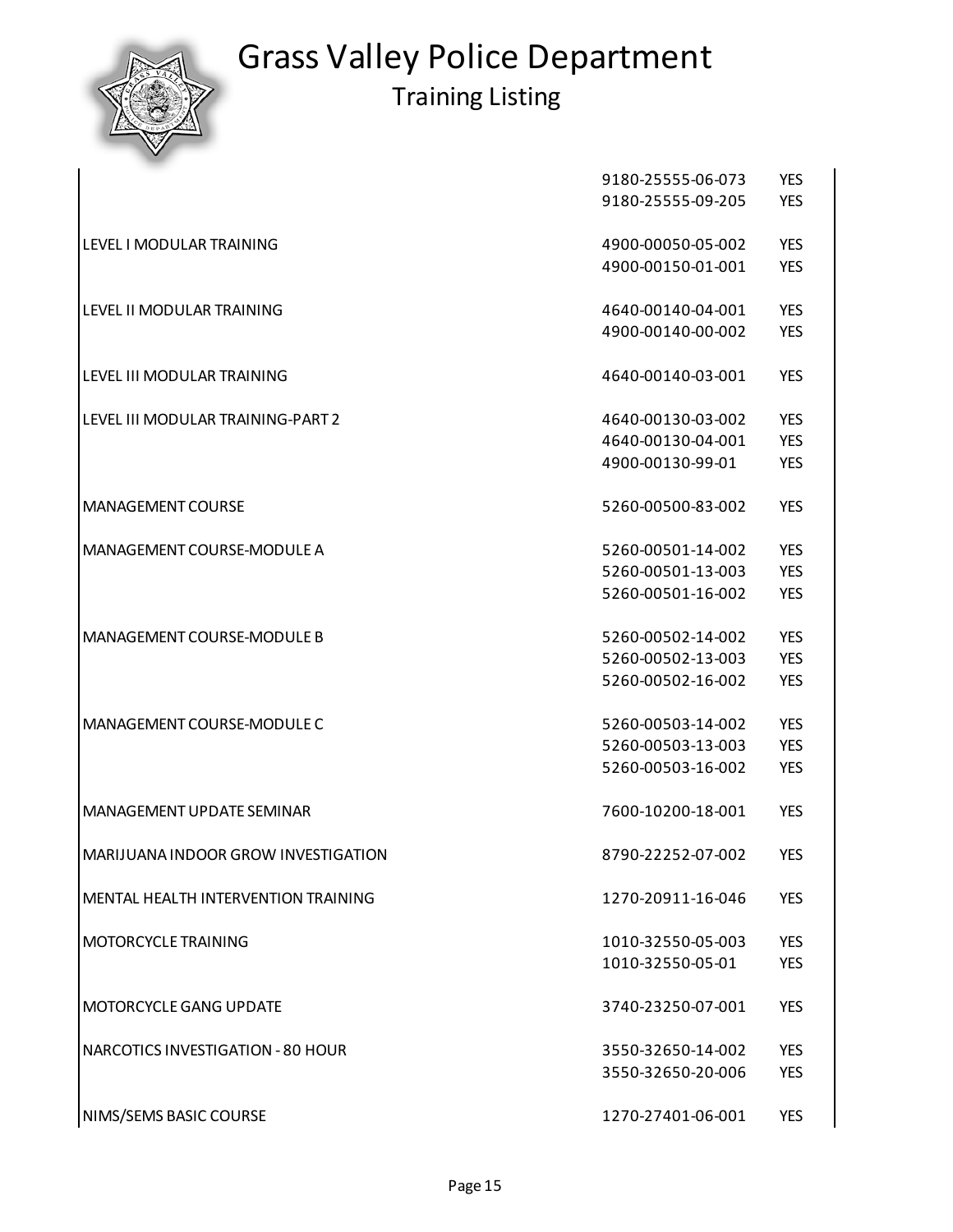### Grass Valley Police Department Training Listing

 $\overline{\phantom{a}}$ 

| ON-LINE INVESTIGATIONS: TOOLS, TIPS, & TECH      | 9860-23422-11-001                      | <b>YES</b>               |
|--------------------------------------------------|----------------------------------------|--------------------------|
| OFFICER INVOLVED SHOOTING / FORCE INVESTIGATIONS | 1261-22450-20-007                      | <b>YES</b>               |
| OFFICER SAFETY/FIELD TACTICS                     | 2320-22415-10-003                      | <b>YES</b>               |
|                                                  | 2320-22415-10-004                      | <b>YES</b>               |
| OFFICER SAFETY: HOT OR NOT (WEB)                 | 9180-25560-09-141                      | <b>YES</b>               |
|                                                  | 9180-25560-14-050<br>9180-25560-12-105 | <b>YES</b><br><b>YES</b> |
|                                                  |                                        |                          |
| OFFICER SAFETY: MAKE THE RIGHT CHOICE (WEB)      | 9180-25577-10-038                      | <b>YES</b>               |
|                                                  | 9180-25577-11-280                      | <b>YES</b>               |
|                                                  | 9180-25577-11-222                      | <b>YES</b>               |
|                                                  | 9180-25577-12-105                      | <b>YES</b>               |
|                                                  | 9180-25577-20-165                      | <b>YES</b>               |
| <b>OFFICER UPDATE</b>                            | 1270-23781-07-001                      | <b>YES</b>               |
|                                                  | 1270-23781-06-001                      | <b>YES</b>               |
|                                                  | 1270-23781-10-272                      | <b>YES</b>               |
|                                                  | 1270-23781-08-226                      | <b>YES</b>               |
|                                                  | 1270-23781-13-384                      | <b>YES</b>               |
|                                                  | 1270-23781-13-385                      | <b>YES</b>               |
| PATROL OFFICER RATING SCALE                      | 9180-13200-86-020                      | <b>YES</b>               |
| PC 832 LAWS OF ARREST                            | 2970-80102-07-018                      | <b>YES</b>               |
| PC 832 TEST USE TRAINING                         | 9180-13200-89-072                      | <b>YES</b>               |
| PEACE OFFICER BILL OF RIGHTS                     | 9100-32102-14-001                      | <b>YES</b>               |
|                                                  | 9100-32102-11-002                      | <b>YES</b>               |
| PEACE OFFICER JOB ANALYSIS WORKSHOP              | 9180-13200-13-048                      | <b>YES</b>               |
| <b>PEER COUNSELING</b>                           | 2310-22650-07-001                      | <b>YES</b>               |
|                                                  | 2310-22650-08-002                      | <b>YES</b>               |
|                                                  | 2310-22650-19-002                      | <b>YES</b>               |
|                                                  | 7290-22650-14-003                      | <b>YES</b>               |
|                                                  | 2310-22650-21-001                      | <b>YES</b>               |
| <b>PERISHABLE SKILLS</b>                         | 2970-29504                             | <b>YES</b>               |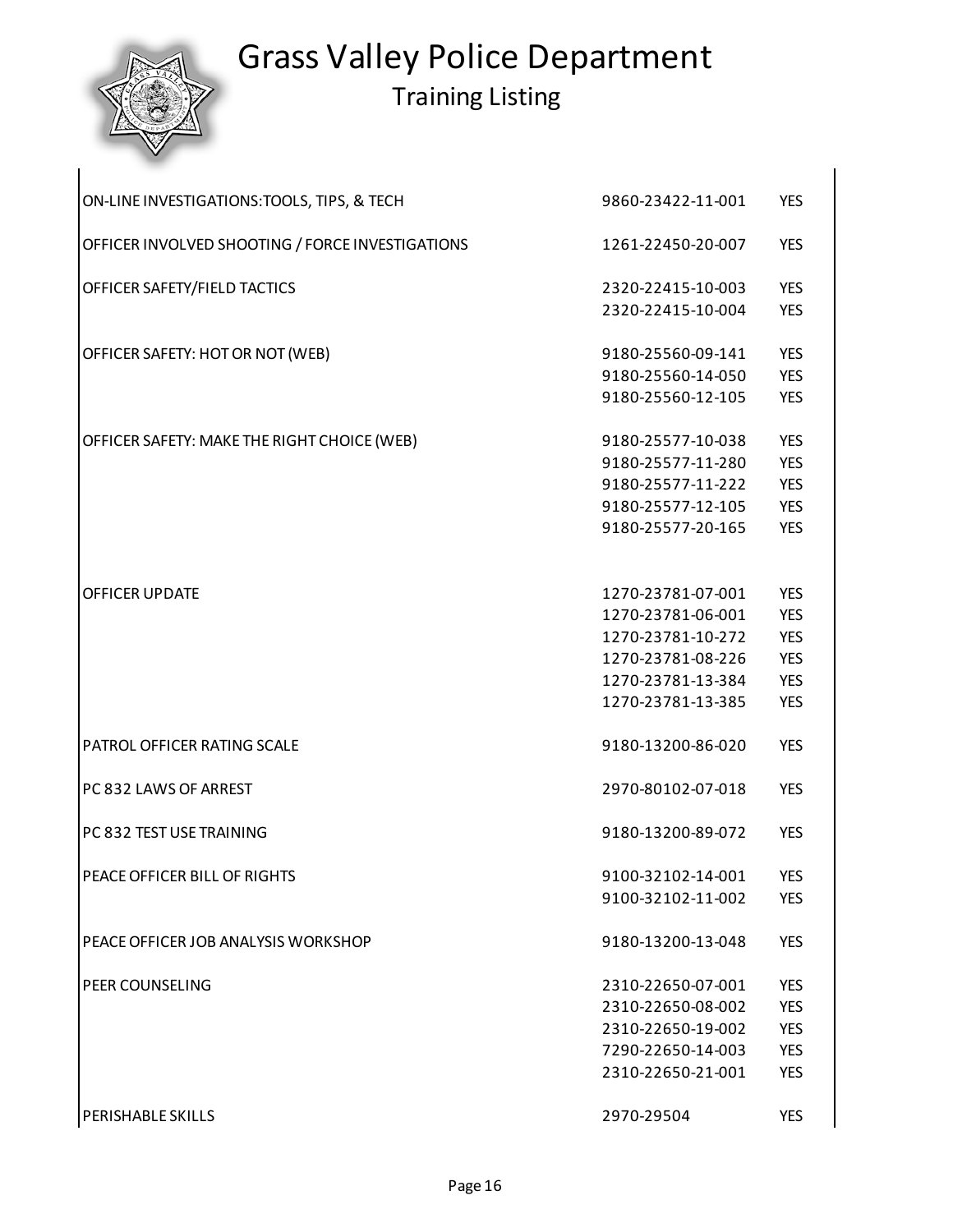

|                                       | 2970-29503                             | <b>YES</b>               |
|---------------------------------------|----------------------------------------|--------------------------|
|                                       | 2970-21797                             | <b>YES</b>               |
|                                       | 2970-10370                             | <b>YES</b>               |
|                                       | 2970-29501                             | <b>YES</b>               |
| PERFORMANCE RATING WORKSHOP           | 9080-12310-90-005                      | <b>YES</b>               |
| PRINCIPLED POLICING                   | 2520-12425-18-009                      | <b>YES</b>               |
| PROPERTY & EVIDENCE ROOM MANG.        | 7253-32901-10-001                      | <b>YES</b>               |
| POLITICS OF CHANGE                    | 9180-70091-96-023                      | <b>YES</b>               |
| PTL SGT/MNGING/WORK/FIELD&STA         | 9110-12040-82-002                      | <b>YES</b>               |
| RACIAL PROFILING                      | 1135-23282-04-002                      | <b>YES</b>               |
|                                       | 1135-23282-04-001                      | <b>YES</b>               |
| RADAR-LASER OPERATOR (LIDAR)          | 1270-23320-09-066                      | <b>YES</b>               |
|                                       | 1270-23320-18-021                      | <b>YES</b>               |
|                                       | 1270-23320-18-022                      | <b>YES</b>               |
| <b>RADAR OPERATOR</b>                 | 1270-23300-07-026                      | <b>YES</b>               |
|                                       | 1270-23282-03-072                      | <b>YES</b>               |
|                                       | 1270-23300-18-022                      | <b>YES</b>               |
|                                       | 1270-23300-18-016                      | <b>YES</b>               |
|                                       | 1260-23300-15-001                      | <b>YES</b>               |
|                                       | 4900-23300-01-004                      | <b>YES</b>               |
| <b>RAP SHEET TRAINING</b>             | 9260-20664-16-036                      | <b>YES</b>               |
| RECRUIT TRAINING OFFICER ORIENTATION  | 4640-29000-16-237                      | <b>YES</b>               |
| RECRUITER SEMINAR                     | 9180-28010-05-063                      | <b>YES</b>               |
| <b>REPORT WRITING FOR INSTRUCTORS</b> | 4200-21650-16-001                      | <b>YES</b>               |
| <b>REPORT WRITING UPDATE</b>          | 2310-22703-07-001                      | <b>YES</b>               |
| REQUALIFICATION-BASIC COURSE          | 4900-25000-06-001                      | <b>YES</b>               |
| <b>RESERVE TRAINING MODULE B</b>      | 4640-80420-92-001<br>4640-80420-98-002 | <b>YES</b><br><b>YES</b> |
|                                       |                                        |                          |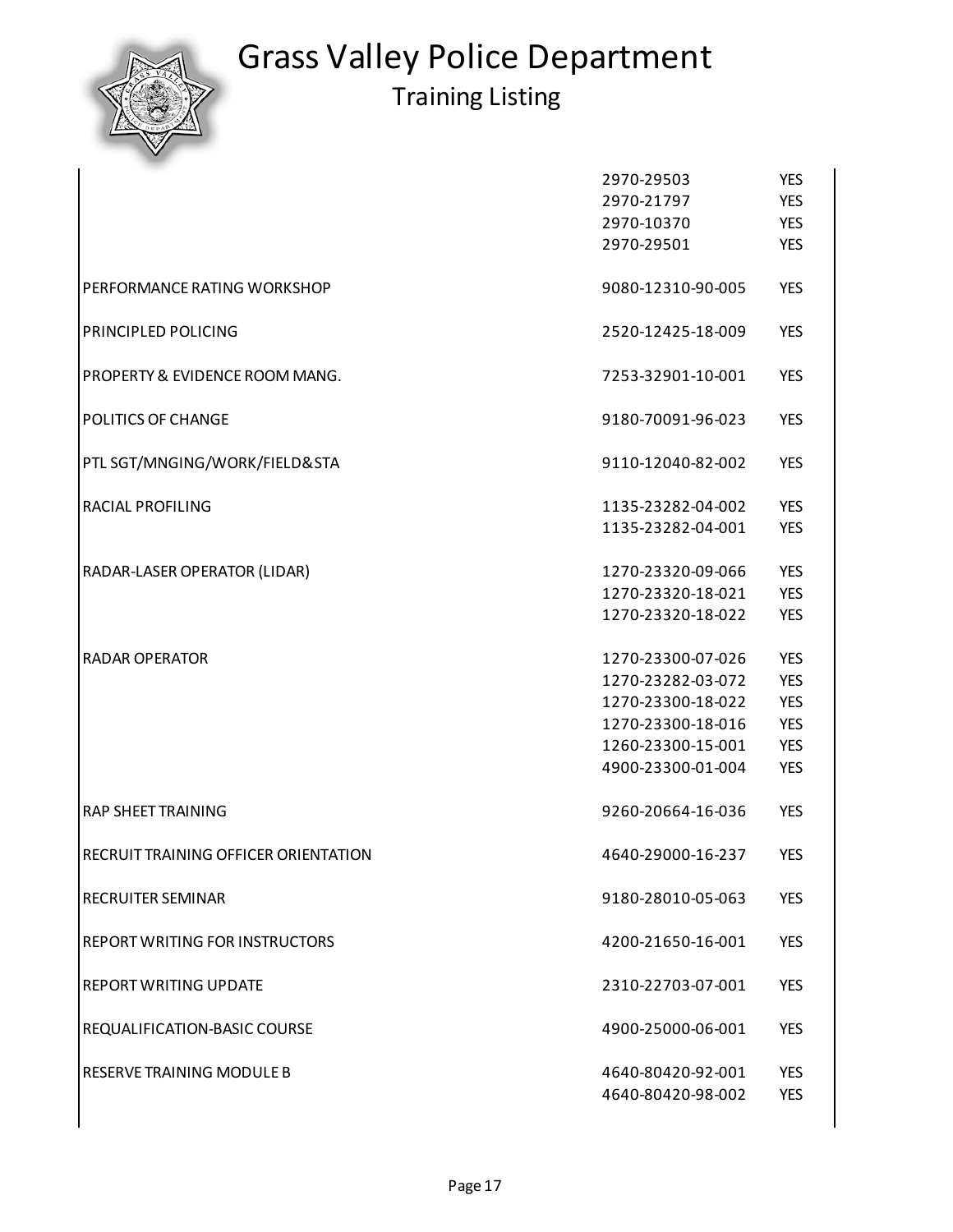| ROBERRY INVESTIGATION (ICI)               | 2540-33310-18-002 | <b>YES</b> |
|-------------------------------------------|-------------------|------------|
| ROLE OF THE POLICE CHIEF                  | 1137-10860-14-003 | <b>YES</b> |
| SEARCH WARRANT FUNDAMENTALS (WEB)         | 9180-25575-14-046 | <b>YES</b> |
|                                           | 9180-25575-19-085 | <b>YES</b> |
|                                           | 9180-25575-19-094 | <b>YES</b> |
|                                           | 9180-25575-14-050 | <b>YES</b> |
|                                           | 9180-25575-09-137 | <b>YES</b> |
|                                           | 9180-25575-11-124 | <b>YES</b> |
|                                           | 9180-25575-14-030 | <b>YES</b> |
|                                           | 9180-25575-16-365 | <b>YES</b> |
|                                           | 9180-25575-12-109 | <b>YES</b> |
|                                           | 9180-25575-20-160 | <b>YES</b> |
| SECOND IN COMMAND COURSE                  | 1137-11250-20-001 | <b>YES</b> |
| SEX OFFENDER TRACKING/REG ENFORCEMENT     | 9260-33401-04-008 | <b>YES</b> |
| SEXUAL ASSAULT INVESTIGATION              | 5350-33435-05-002 | <b>YES</b> |
|                                           | 7920-33430-09-002 | <b>YES</b> |
|                                           | 7920-33430-07-003 | <b>YES</b> |
|                                           | 7920-33430-11-002 | <b>YES</b> |
|                                           | 2970-33430-00-004 | <b>YES</b> |
|                                           | 1261-33430-18-007 | <b>YES</b> |
|                                           | 2970-33430-01-001 | <b>YES</b> |
|                                           | 1261-33435-15-001 | <b>YES</b> |
|                                           | 1261-33430-20-007 | <b>YES</b> |
| SEX ASSAULT RESPONSE TEAM                 | 6990-33420-01-001 | <b>YES</b> |
| SEXUAL ASSAULT: THE PATROL RESPONSE (WEB) | 9180-25582-12-187 | <b>YES</b> |
|                                           | 9180-25582-14-213 | <b>YES</b> |
|                                           |                   |            |
| SEX OFFENDER OFFICER TRAINING             | 1235-33404-20-002 | <b>YES</b> |
| SHERMAN BLOCK SLI-SESSION 1               | 9180-12311-21-008 | <b>YES</b> |
| SHERMAN BLOCK SLI-SESSION 2               | 9180-12312-21-006 | <b>YES</b> |
| SHERMAN BLOCK SLI-SESSION 3               | 9180-12313-21-014 | <b>YES</b> |
| SHERMAN BLOCK SLI-SESSION 4               | 9180-12314-21-010 | <b>YES</b> |
| SHERMAN BLOCK SLI-SESSION 5               | 9180-12315-21-014 | YES        |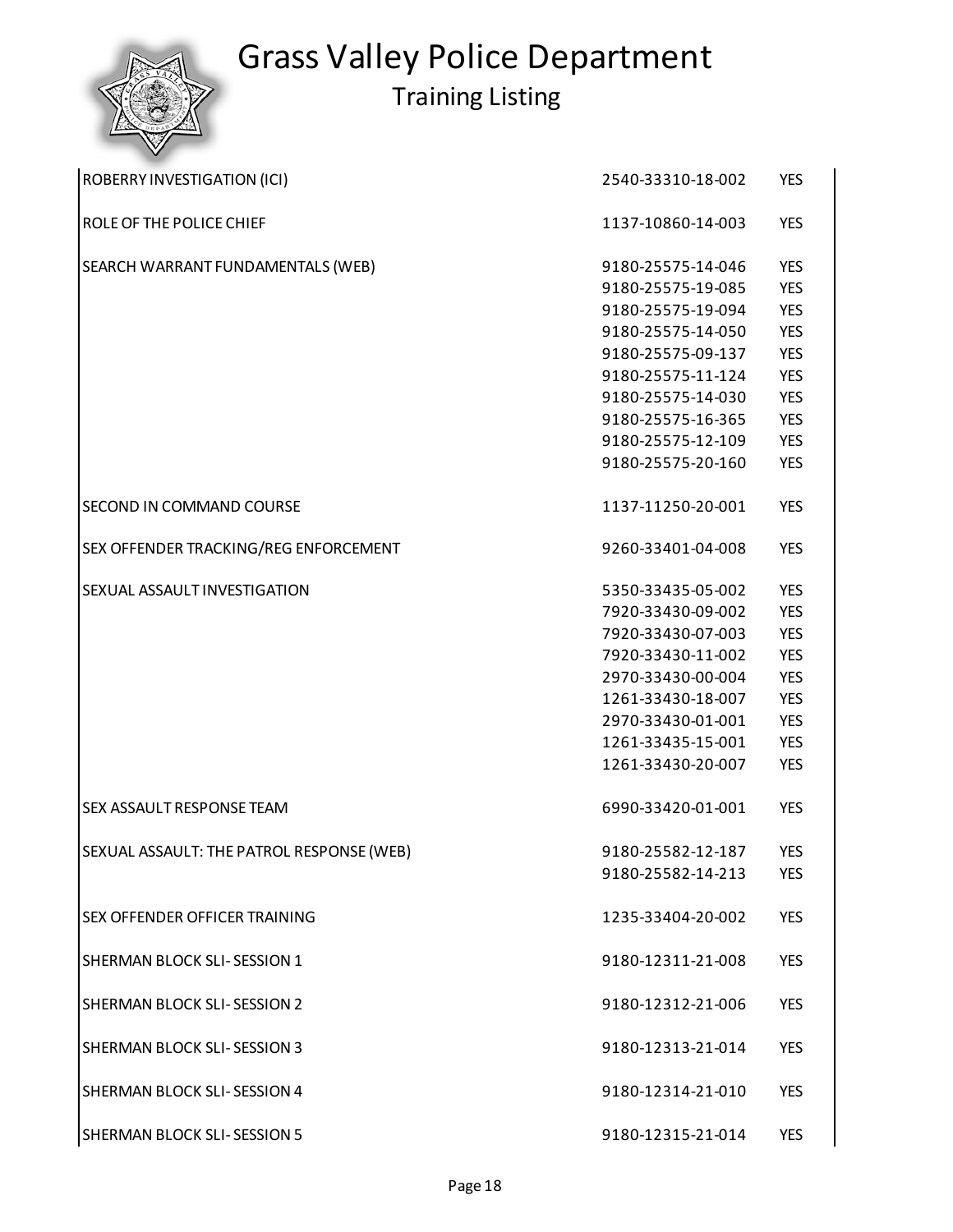| SHERMAN BLOCK SLI-SESSION 6A                   | 4890-12309-21-016 | <b>YES</b> |
|------------------------------------------------|-------------------|------------|
| SHERMAN BLOCK SLI-SESSION 6B                   | 9180-12319-21-014 | <b>YES</b> |
| SHERMAN BLOCK SLI-SESSION 7                    | 9180-12317-21-020 | <b>YES</b> |
| SIERRA FOOTHILL TRAINING                       | 9180-13200-80-054 | <b>YES</b> |
| <b>SKILLS &amp; KNOWLEDGE MODULAR TRAINING</b> | 2950-29000-87-011 | <b>YES</b> |
|                                                | 9260-29000-88-004 | <b>YES</b> |
|                                                | 2950-29900-87-011 | <b>YES</b> |
|                                                | 9260-29900-88-004 | <b>YES</b> |
|                                                | 2950-29900-86-009 | <b>YES</b> |
| S&K-ARREST/CONTROL                             | 4640-29000-99-004 | <b>YES</b> |
|                                                | 4640-29900-99-004 | <b>YES</b> |
| <b>S&amp;K-CHEMICAL AGENTS</b>                 | 4900-29900-98-018 | <b>YES</b> |
| <b>S&amp;K-CIVIL DISTURB/FORCE STOP</b>        | 1270-29900-97-005 | <b>YES</b> |
|                                                | 1270-29900-98-004 | <b>YES</b> |
|                                                | 1270-29900-00-006 | <b>YES</b> |
| <b>S&amp;K-CIVIL LIABILITY</b>                 | 2970-29900-01-020 | <b>YES</b> |
| S&K-CPR / FURST AID UPDATE                     | 4900-29900-02-020 | <b>YES</b> |
| S&K-CPR/VEHICLE CODE LEG. UPDATE               | 1270-29900-96-007 | <b>YES</b> |
|                                                | 1270-29900-97-004 | <b>YES</b> |
|                                                | 1270-29900-00-005 | <b>YES</b> |
| S&K-CPR/VEHICLE CODE MODULE 3 & 4              | 1270-29900-04-004 | <b>YES</b> |
| <b>S&amp;K-CRITICAL INCIDENT RESPONSE</b>      | 4640-29000-99-007 | <b>YES</b> |
|                                                | 4640-29900-00-003 | <b>YES</b> |
|                                                | 1270-29900-99-003 | <b>YES</b> |
| S& K-DEALING WITH DIFFICULT PEOPLE             | 4640-29900-00-001 | <b>YES</b> |
| S&K-DOMESTIC VIOLENCE/SEXUAL ASSAULT           | 4640-29900-97-001 | <b>YES</b> |
| S&K-EMERG. PLANS/BOMB INCIDENT                 | 1270-29900-05-003 | <b>YES</b> |
| S& K-ELDER ABUSE UNDUE INFLUENCE               | 7400-29900-00-019 | <b>YES</b> |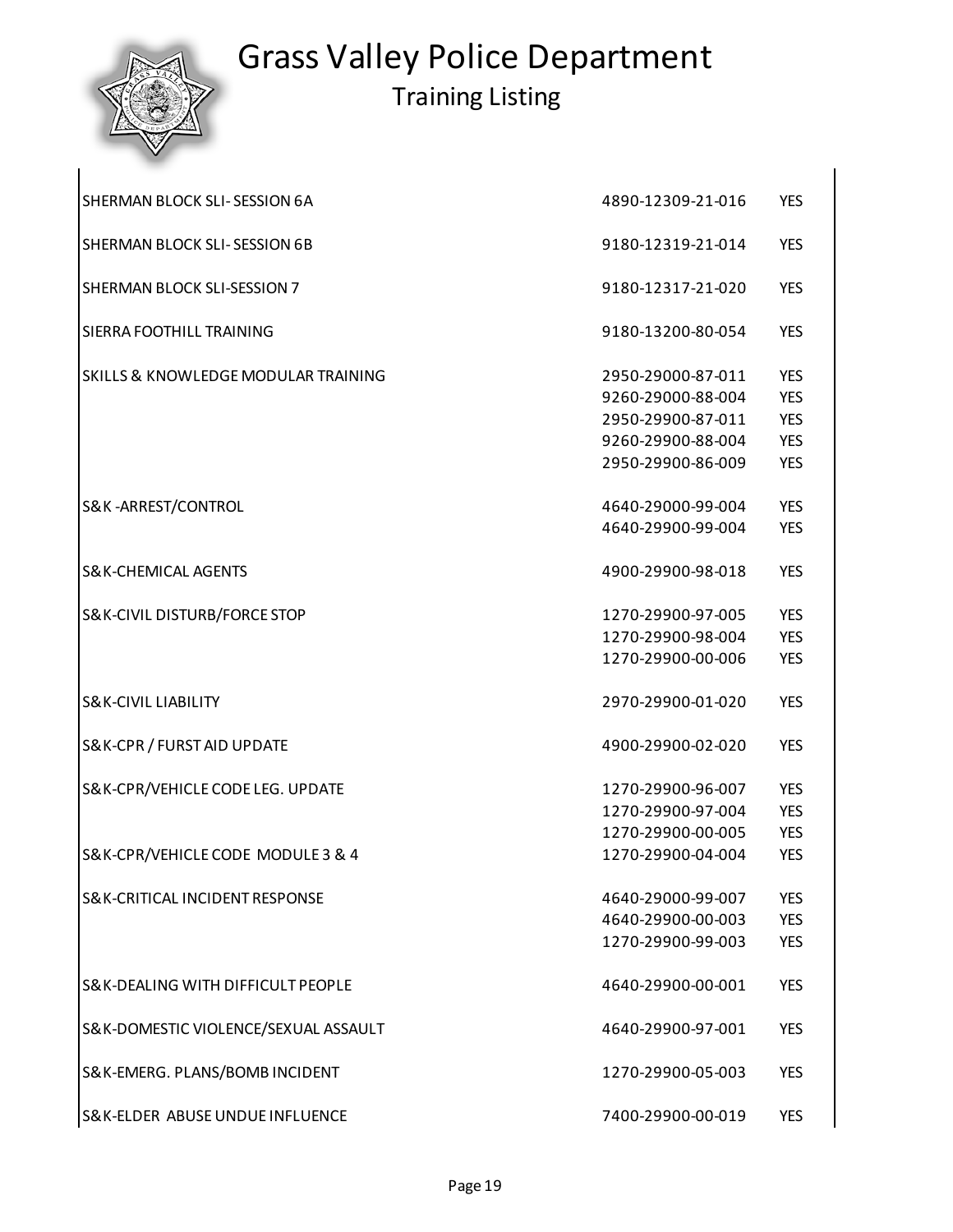

 $\overline{\phantom{a}}$ 

# Grass Valley Police Department

| <b>S&amp;K-ELDER &amp; DEPENDENT ABUSE</b> | 4640-29000-01-001                      | <b>YES</b> |
|--------------------------------------------|----------------------------------------|------------|
|                                            | 4640-29900-01-001                      | <b>YES</b> |
| <b>S&amp;K-EXPANDABLE BATON</b>            | 4900-29900-98-026                      | <b>YES</b> |
| S& K-FIREARMS TRAINING                     | 4640-29000-01-004                      | <b>YES</b> |
|                                            | 4640-29900-01-004                      | <b>YES</b> |
| S& K-FIRST RESPONDERS OPS LEVEL            | 1270-29900-97-003                      | <b>YES</b> |
| S& K-HAZARDOUS MATERIALS                   | 4900-29900-98-017                      | <b>YES</b> |
| <b>S&amp;K-IDENTITY THEFT</b>              | 4640-29900-01-003                      | <b>YES</b> |
| S& K-INTERVIEWING & INTERROGATION          | 4640-29900-97-004                      | <b>YES</b> |
|                                            | 4640-29900-99-005                      | <b>YES</b> |
| S& K-INTERVIEWING & INTERR UPD             | 4640-29000-99-005                      | <b>YES</b> |
| S& K-INTERPERSONAL COMM                    | 4640-29000-99-006                      | <b>YES</b> |
| S&K-BOMB INCIDENT/OFFICER SAFETY           | 1270-29900-97-001                      | <b>YES</b> |
| <b>S&amp;K-LEGAL UPDATE</b>                | 4640-29900-00-002                      | <b>YES</b> |
| S&K-MODULES 2                              | 1270-29900-03-002                      | <b>YES</b> |
| S&K-MODULES 2 & 5                          | 1270-29900-99-002                      | <b>YES</b> |
|                                            | 1270-29900-01-007<br>1270-29900-02-002 | <b>YES</b> |
|                                            |                                        | <b>YES</b> |
| S&K-MODULES 2 - DEPARTMENT EMERG.          | 1270-29900-04-003                      | <b>YES</b> |
| S&K-MODULES 3 & 4                          | 1270-29900-02-003                      | <b>YES</b> |
|                                            | 1270-29900-03-004                      | <b>YES</b> |
| S& K-MODULE 3 & 4 / VEHICLE CODE           | 1270-29900-01-005                      | <b>YES</b> |
| S& K-MODULE 3 & 4 - CPR/COMM/VEHICLE CODE  | 1270-29900-05-004                      | <b>YES</b> |
| S&K-MODULES 6, 7 & 15                      | 1270-29900-99-001                      | <b>YES</b> |
|                                            | 1270-29900-01-001                      | <b>YES</b> |
|                                            | 1270-29900-03-001                      | <b>YES</b> |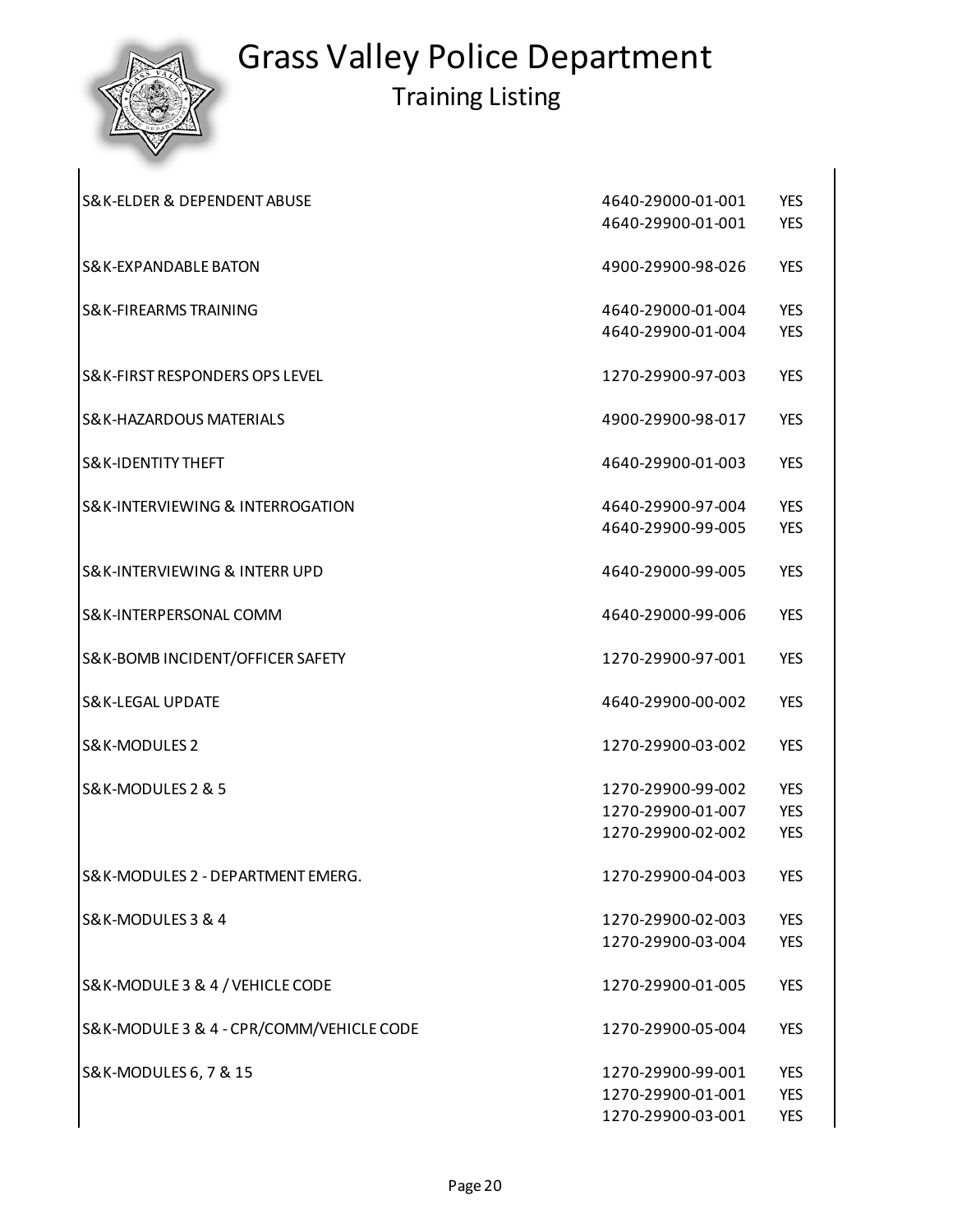|                                        | 1270-29900-04-001 | <b>YES</b> |
|----------------------------------------|-------------------|------------|
|                                        | 1270-29900-05-002 | <b>YES</b> |
|                                        |                   |            |
| S&K-MODULES 8 & 9                      | 1270-29900-01-006 | <b>YES</b> |
|                                        | 1270-29900-02-004 | <b>YES</b> |
|                                        | 1270-29900-04-005 | <b>YES</b> |
| S&K-MODULES 8 & 9-CIVIL DISO/FRCE STOP | 1270-29900-03-005 | <b>YES</b> |
|                                        | 1270-29900-05-005 | <b>YES</b> |
|                                        |                   |            |
| S&K-MODULES 12, 13 & 14                | 1270-29900-96-010 | <b>YES</b> |
|                                        |                   |            |
| S&K-NARCOTICS/DRUG LAWS-UPDATE         | 4640-29900-01-002 | <b>YES</b> |
|                                        |                   |            |
| <b>S&amp;K-POLICE RISK MANAGEMENT</b>  | 4900-29900-02-022 | <b>YES</b> |
|                                        | 4900-29900-04-008 | <b>YES</b> |
|                                        | 1270-29900-96-009 |            |
| S&K-POLICY REVIEW/CIVIL DISTUR.        |                   | <b>YES</b> |
| S&K-PSYCHOLOGICAL PROFILING            | 4640-29000-97-003 | <b>YES</b> |
|                                        |                   |            |
| S& K-SEXUAL ASSAULT INVESTIGATION      | 4640-29900-97-002 | <b>YES</b> |
|                                        |                   |            |
| <b>S&amp;K-SEXUAL PREDATORS</b>        | 4900-2990-96-077  | <b>YES</b> |
|                                        |                   |            |
| SPANISH FOR LE-BASIC                   | 1270-22900-03-001 | <b>YES</b> |
|                                        |                   |            |
| SPECIAL RELATIONSHIPS                  | 1270-27401-06-001 | <b>YES</b> |
|                                        | 1270-27281-07-001 | <b>YES</b> |
|                                        | 1270-27401-08-003 | <b>YES</b> |
|                                        | 1270-27401-11-285 | <b>YES</b> |
|                                        | 1270-27401-13-068 | <b>YES</b> |
|                                        | 1270-27401-09-124 | <b>YES</b> |
|                                        |                   |            |
| SPECIAL WEAPONS AND TACTICS, ADVANCED  | 4640-23010-98-001 | <b>YES</b> |
|                                        | 4640-23010-03-001 | <b>YES</b> |
|                                        | 4640-23010-08-001 | <b>YES</b> |
|                                        | 4640-23010-99-001 | <b>YES</b> |
|                                        | 4640-23010-00-001 | <b>YES</b> |
|                                        | 4640-23010-05-001 | <b>YES</b> |
|                                        | 2950-23010-96-001 | <b>YES</b> |
|                                        | 4640-23010-01-001 | <b>YES</b> |
|                                        | 4100-23000-01-002 | <b>YES</b> |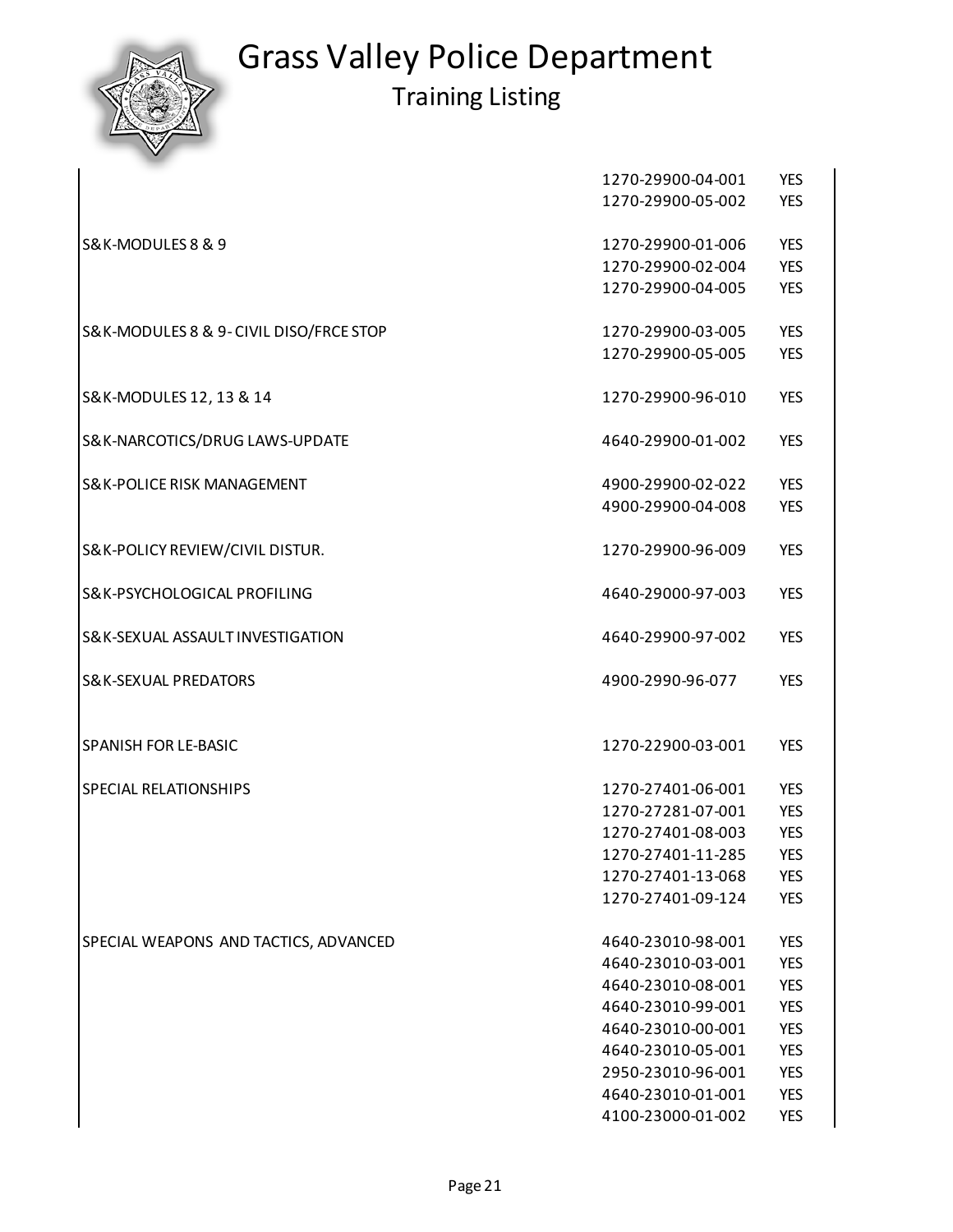

|                                       | 9680-23000-04-001 | <b>YES</b> |
|---------------------------------------|-------------------|------------|
|                                       | 4640-23010-04-001 | <b>YES</b> |
|                                       | 2950-23010-95-001 | <b>YES</b> |
|                                       | 1261-23000-18-001 | <b>YES</b> |
|                                       | 2950-23020-94-001 | <b>YES</b> |
|                                       | 1025-23000-07-004 | <b>YES</b> |
|                                       | 2310-23000-17-003 | <b>YES</b> |
|                                       | 2950-23010-97-001 | <b>YES</b> |
|                                       | 1025-23000-09-002 | <b>YES</b> |
|                                       | 1261-23000-18-002 | <b>YES</b> |
|                                       | 1261-23000-21-001 | <b>YES</b> |
| SPECIAL WEAPONS & TACTICS, CMDR       | 1265-23030-18-001 | <b>YES</b> |
| SPECIAL WEAPONS & TACTICS TEAM LEADER | 1261-23015-18-001 | <b>YES</b> |
| SOVERGEIGN CITIZEN EXTREMISTS         | 1199-29391-13-005 | <b>YES</b> |
| STRATEGIC POLICE PLANNING             | 1137-10350-18-002 | <b>YES</b> |
| STUDENT LEARNING OUTCOMES (WEB)       | 9180-25576-09-352 | <b>YES</b> |
|                                       | 9180-25576-20-161 | <b>YES</b> |
| SUCCEEDING AS SECOND IN COMMAND       | 1137-11250-20-001 | <b>YES</b> |
| SUPERVISION, ASSERTIVE                | 9500-12000-82-021 | <b>YES</b> |
| <b>SUPERVISORY COURSE</b>             | 2970-00400-07-001 | <b>YES</b> |
|                                       | 2540-00400-16-008 | <b>YES</b> |
|                                       | 2980-00400-82-001 | <b>YES</b> |
|                                       | 2970-00400-08-006 | <b>YES</b> |
|                                       | 2540-00400-05-008 | <b>YES</b> |
|                                       | 2540-00400-12-007 | <b>YES</b> |
|                                       | 1270-00400-04-004 | <b>YES</b> |
|                                       | 2540-00400-20-006 | <b>YES</b> |
|                                       | 2970-00400-20-001 | <b>YES</b> |
| SUPERVISORY LEADERSHIP INSTIT.        | 9180-12300-91-021 | <b>YES</b> |
|                                       | 9180-12300-91-025 | <b>YES</b> |
|                                       | 9180-12300-91-032 | <b>YES</b> |
|                                       | 9180-12300-91-037 | <b>YES</b> |
|                                       | 9180-12300-91-043 | <b>YES</b> |
|                                       | 9180-12300-91-049 | <b>YES</b> |
|                                       | 9180-12300-91-053 | <b>YES</b> |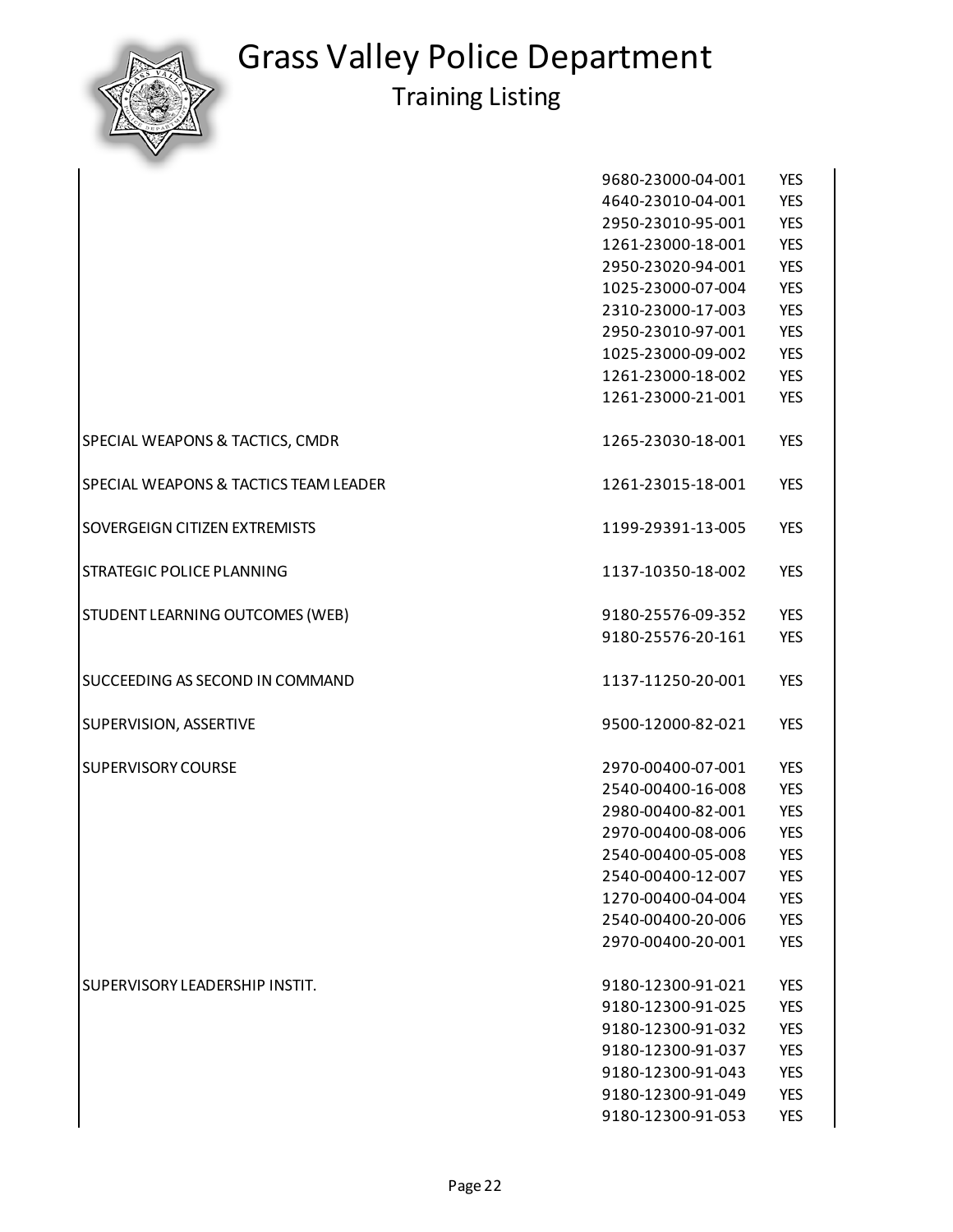|                                               | 9180-12300-91-058 | <b>YES</b> |
|-----------------------------------------------|-------------------|------------|
| <b>SUPERVISORY SEMINAR</b>                    | 2970-12000-83-007 | <b>YES</b> |
| <b>SUPERVISORY UPDATE</b>                     | 9010-12000-14-006 | <b>YES</b> |
|                                               | 1270-12000-15-001 | <b>YES</b> |
|                                               | 9010-12000-18-004 | <b>YES</b> |
| <b>TAC COMM</b>                               | 2970-29504-16-004 | <b>YES</b> |
|                                               | 2970-29504-16-003 | <b>YES</b> |
|                                               | 2970-29504-19-001 | <b>YES</b> |
|                                               | 2970-29504-17-001 | <b>YES</b> |
|                                               | 2970-29504-17-002 | <b>YES</b> |
|                                               | 2970-29504-16-005 | <b>YES</b> |
|                                               | 1270-29900-05-004 | <b>YES</b> |
|                                               | 1270-29504-04-001 | <b>YES</b> |
|                                               | 2970-29504-19-003 | <b>YES</b> |
|                                               | 1270-29504-03-001 | <b>YES</b> |
|                                               | 1270-29504-07-001 | <b>YES</b> |
|                                               | 2970-29504-19-004 | <b>YES</b> |
|                                               | 1270-29504-12-158 | <b>YES</b> |
|                                               | 9180-25585-20-158 | <b>YES</b> |
|                                               | 9180-25585-20-166 | <b>YES</b> |
| <b>TACTICAL LIFESAVER</b>                     | 1268-21783-19-009 | <b>YES</b> |
|                                               | 1268-21783-19-008 | <b>YES</b> |
|                                               | 1268-21783-19-007 | <b>YES</b> |
| <b>TACTICAL CONCEPTS FOR RURAL OPERATIONS</b> | 9260-24008-16-001 | <b>YES</b> |
| TARGET YOUR TEACHING (WEB)                    | 9180-25562-09-205 | <b>YES</b> |
|                                               | 9180-25562-20-165 | <b>YES</b> |
|                                               |                   |            |
| <b>TEAM BUILDING WORKSHOP</b>                 | 1132-50000-14-001 | <b>YES</b> |
|                                               | 1132-50000-12-002 | <b>YES</b> |
|                                               | 1055-50000-10-001 | <b>YES</b> |
|                                               | 1132-50000-08-001 | <b>YES</b> |
|                                               | 9110-50000-98-007 | <b>YES</b> |
|                                               | 1132-50000-06-001 | <b>YES</b> |
|                                               | 1055-50000-10-001 | <b>YES</b> |
|                                               | 9110-50000-00-010 | <b>YES</b> |
|                                               | 9110-50000-03-009 | <b>YES</b> |
| TERRORISM / LE RESPONSE (LERT)                | 1270-20115-04-085 | <b>YES</b> |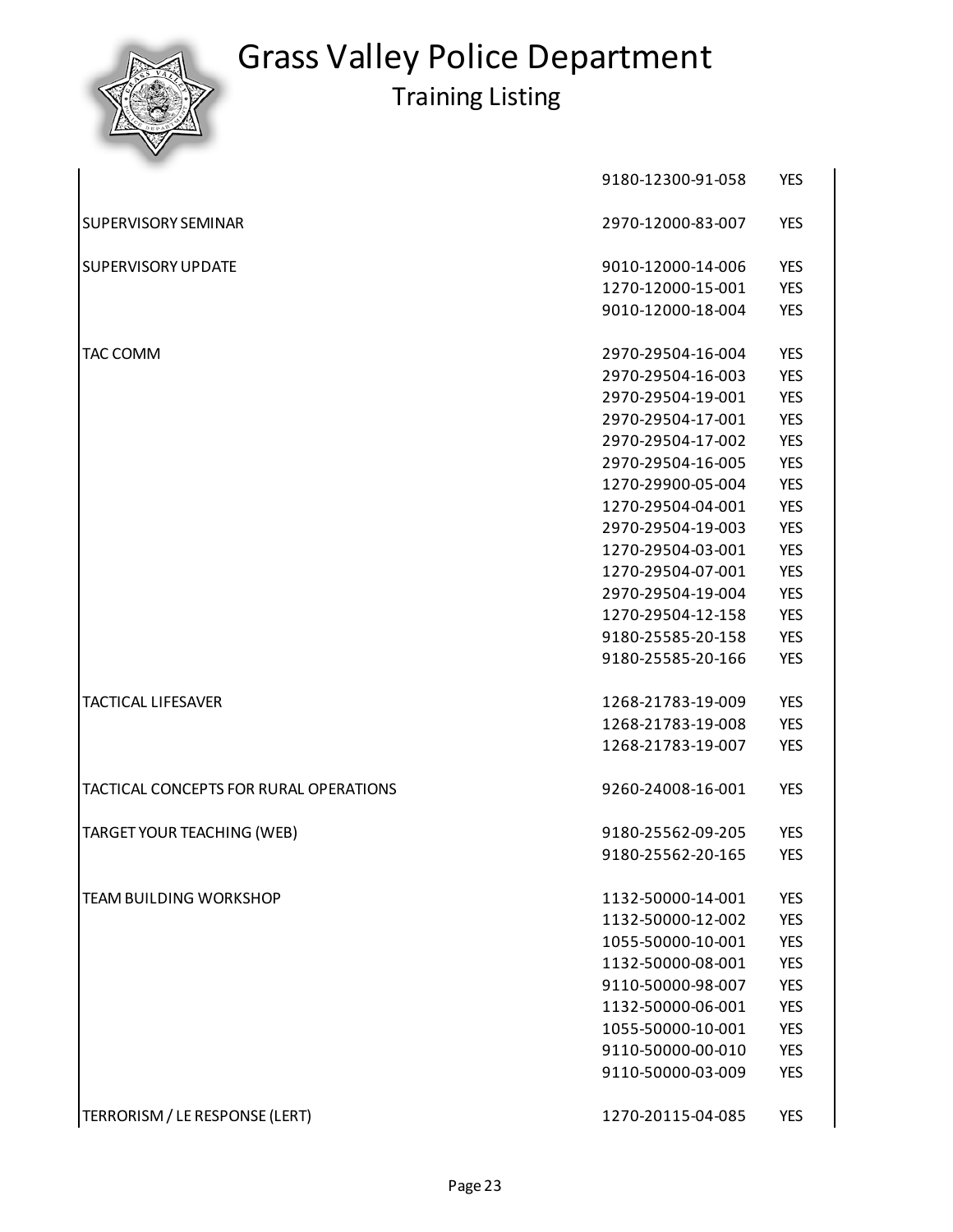

| TERRORISM / LE RESPONSE (WEB)          | 9180-25556-06-330 | <b>YES</b> |
|----------------------------------------|-------------------|------------|
|                                        | 9180-25556-09-199 | <b>YES</b> |
|                                        | 9180-25556-20-165 | <b>YES</b> |
|                                        | 9180-25556-20-176 | <b>YES</b> |
|                                        |                   |            |
| TLO BASIC - CCIC                       | 1279-20073-17-012 | <b>YES</b> |
|                                        | 1279-20073-19-005 | <b>YES</b> |
|                                        | 1199-20139-13-006 | <b>YES</b> |
| TRAFFIC COLLISION INVESTIGATION        | 2970-33590-19-001 | <b>YES</b> |
|                                        | 2970-33630-19-001 | <b>YES</b> |
|                                        | 7253-33590-05-001 | <b>YES</b> |
|                                        | 2970-33590-18-001 | <b>YES</b> |
|                                        | 2970-33590-20-005 | <b>YES</b> |
| TRAFFIC COLLISION INVESTIGATION-INTER. | 2540-28000-13-011 | <b>YES</b> |
|                                        | 2970-33630-06-002 | <b>YES</b> |
|                                        | 2540-28000-15-009 | <b>YES</b> |
|                                        | 2970-33630-19-001 | <b>YES</b> |
| TRAFFIC COLLISION INVESTIGATION-ADV.   | 2970-33610-07-001 | <b>YES</b> |
| <b>TRAINING CONFERENCE</b>             | 2540-28002-16-010 | <b>YES</b> |
|                                        | 2540-28001-17-002 | <b>YES</b> |
|                                        | 8790-28000-15-001 | <b>YES</b> |
|                                        | 2540-28001-18-002 | <b>YES</b> |
|                                        | 1137-10580-18-001 | <b>YES</b> |
|                                        | 1137-10580-19-001 | <b>YES</b> |
|                                        | 1137-28000-16-001 | <b>YES</b> |
|                                        | 2540-28000-10-009 | <b>YES</b> |
|                                        | 1137-28000-17-001 | <b>YES</b> |
|                                        | 8790-28000-09-001 | <b>YES</b> |
|                                        | 9260-28000-07-001 | <b>YES</b> |
|                                        | 9100-28000-08-003 | <b>YES</b> |
|                                        | 1137-28000-21-001 | <b>YES</b> |
|                                        | 1137-28000-20-002 | <b>YES</b> |
|                                        | 1137-28000-21-001 | <b>YES</b> |
| USE OF FORCE / DE-ESCALATION           | 1395-49100-20-001 | <b>YES</b> |
|                                        | 1395-49100-20-002 | <b>YES</b> |
|                                        | 1395-49100-21-003 | <b>YES</b> |
|                                        | 1395-49100-20-004 | <b>YES</b> |